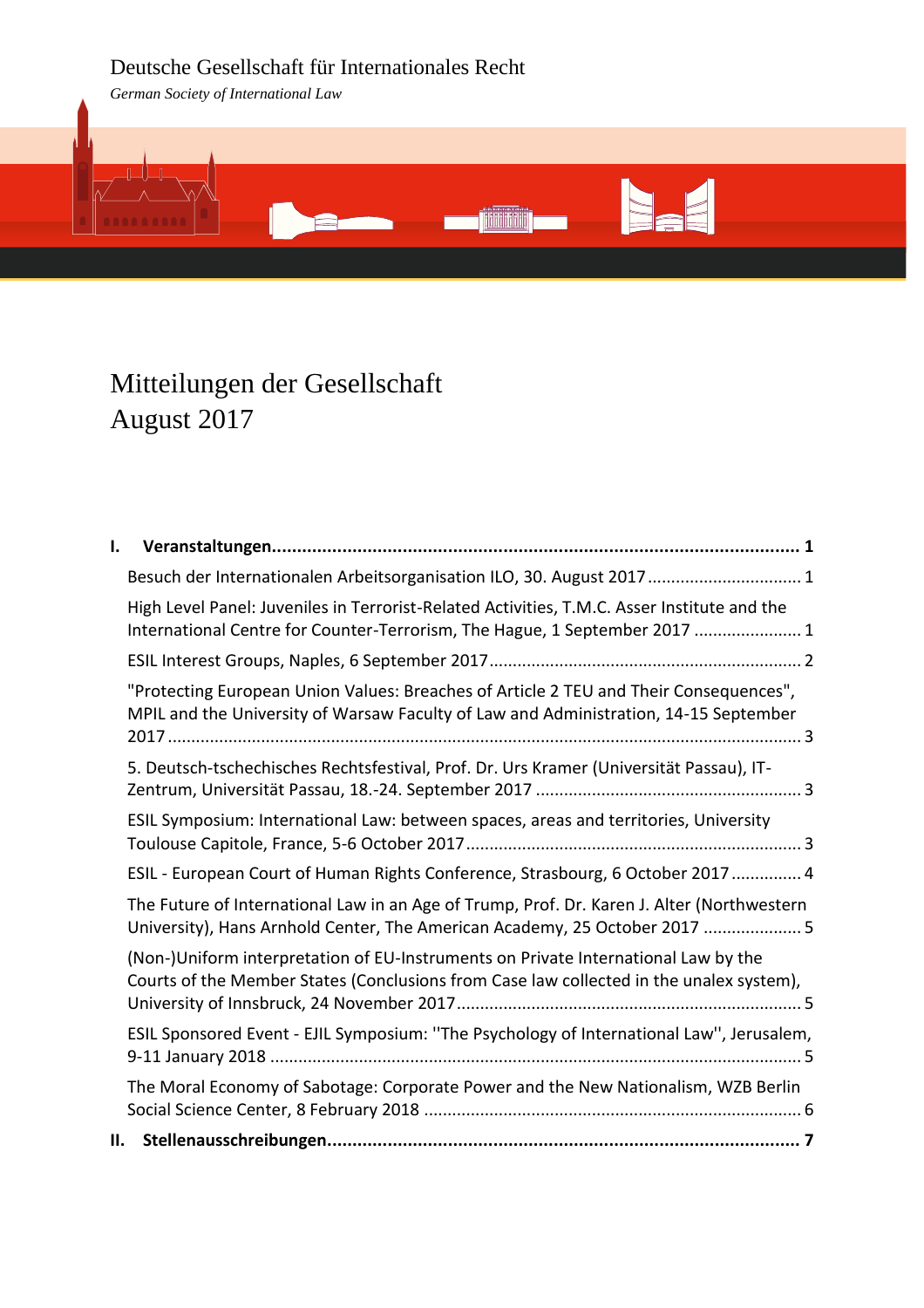| Eine Stelle als Wissenschaftliche*r Mitarbeiter*in (50%), Martin-Luther-Universität Halle-<br>Wittenberg, Lehrstuhl für Öffentliches Recht, Europarecht und Internationales<br>Wirtschaftsrecht, Prof. Dr. Christian Tietje (Bewerbungsfrist: 24. August 2017)  7 |  |  |
|-------------------------------------------------------------------------------------------------------------------------------------------------------------------------------------------------------------------------------------------------------------------|--|--|
| Eine Stelle als Akademische*r Mitarbeiter*in (50%), Universität Konstanz, Lehrstuhl für<br>Öffentliches Recht, Europa- und Völkerrecht, Prof. Dr. Daniel Thym (Bewerbungsfrist: 31.                                                                               |  |  |
| Eine Stelle als Wissenschaftliche*r Mitarbeiter*in (50%), Lehrstuhl für Öffentliches Recht,<br>Völker- und Europarecht, Prof. Dr. Jörg Gundel, Universität Bayreuth (Bewerbungsfrist 31.                                                                          |  |  |
| Fellowships für den Zeitraum vom 01.04.2018 bis 31.03.2020, Kälte Hamburger Kolleg                                                                                                                                                                                |  |  |
| PhD positions at REMEP at MPI Halle - Technicisation of exclusionary practices in the                                                                                                                                                                             |  |  |
| One position as Research Fellow (Post-Doc), WZB Berlin Social Science Center, Prof. Dr.                                                                                                                                                                           |  |  |
| Eine Professur für Seevölkerrecht (W3), Universität Hamburg (Bewerbungsfrist: 14.                                                                                                                                                                                 |  |  |
| Eine Stelle als Wissenschaftliche*r Mitarbeiter*in (50%), Rheinische Friedrich-Wilhelms-<br>Universität Bonn, Institut für Öffentliches Recht, Lehrstuhl Prof. Dr. Herdegen                                                                                       |  |  |
| Zwei Stellen als Wissenschaftliche*r Mitarbeiter*in (50%), Universität Speyer, Lehrstuhl<br>für Verwaltungswissenschaft, Staats-, Verwaltungs- und Europarecht, Prof. Dr. Mario                                                                                   |  |  |
| Eine Stelle als Doktorand im SYLFF-Mikrokolleg, Prof. Dr. Pierre Thielbörger, International<br>Refugee- and Migration Law (Bewerbungsfrist: 24. September 2017) 15                                                                                                |  |  |
| Eine Stelle als Wissenschaftliche*r Referent*in (Postdoc), Arbeitsbereich von Prof. Anne                                                                                                                                                                          |  |  |
| Eine Stelle als Wissenschaftliche*r Mitarbeiter*in (50%), Universität Leipzig, Professur für<br>Strafrecht, Strafprozessrecht, Internationales Strafrecht, Strafrechtsvergleichung und                                                                            |  |  |
| Zwei Stellen als Wissenschaftliche*r Mitarbeiter*in (50%), Universität Trier, Lehrstuhl für<br>Öffentliches Recht, Prof. Dr. von Antje Ungern-Sternberg (keine Bewerbungsfrist)  18                                                                               |  |  |
|                                                                                                                                                                                                                                                                   |  |  |
| Role of Human Rights Research: Current Challenges and Future Opportunities, University<br>of Padova Human Rights Centre, 27-28 November 2017, Padova (Deadline: 21 September                                                                                      |  |  |
| Workshop Call for engaged Listeners: Max Planck Trialog on the Law of Peace and War:<br>Vol. III: Reparations for Victims of Armed Conflict, 10-11 November 2017, Berlin, MPIL,                                                                                   |  |  |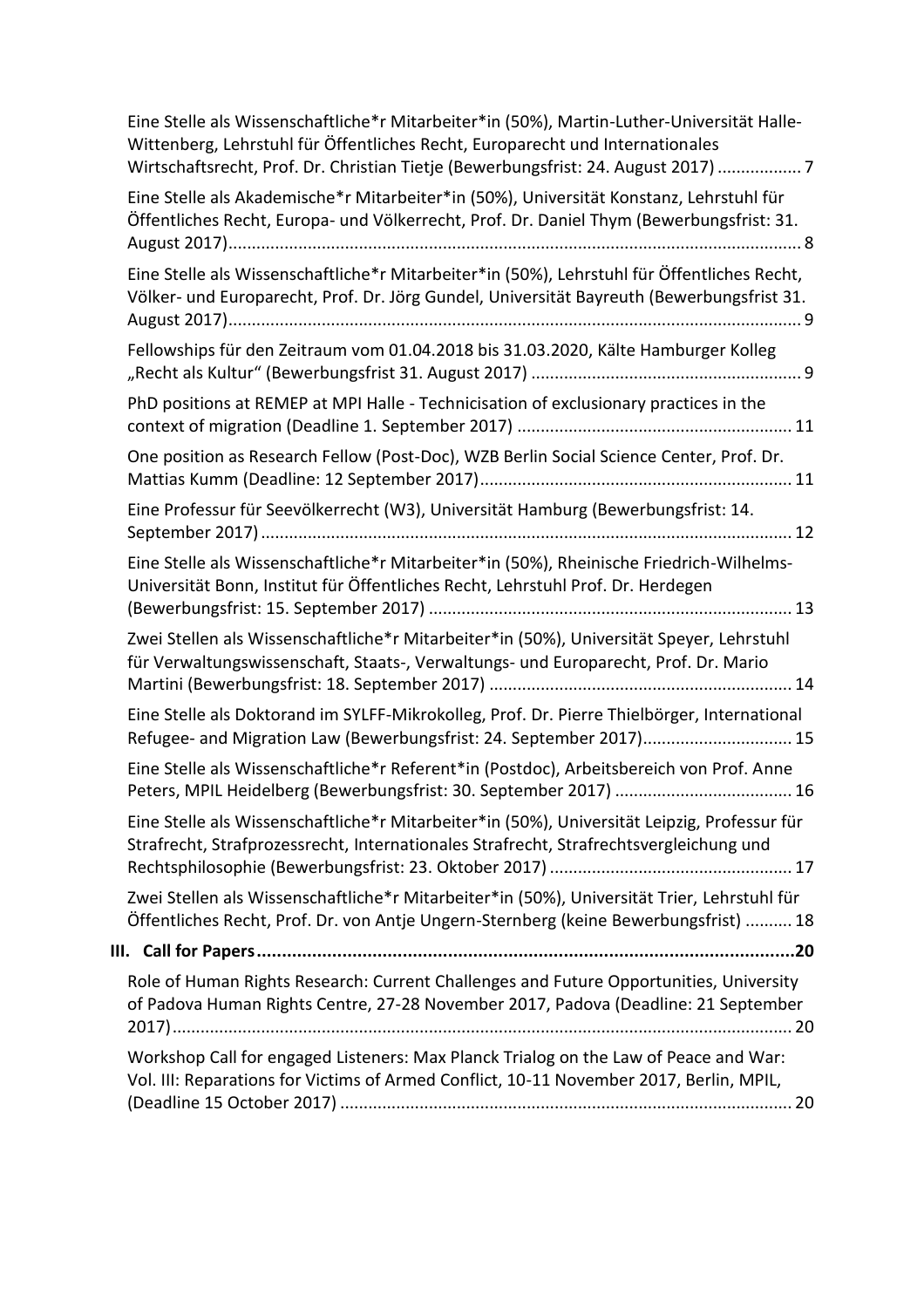# **Veranstaltungen**

# <span id="page-2-1"></span><span id="page-2-0"></span>**Besuch der Internationalen Arbeitsorganisation ILO, 30. August 2017 (anmeldepflichtig)**

Das Mentoring-Programm JurMeP besucht am Mittwoch, dem 30. August, die Vertretung in Berlin der Internationalen Arbeitsorganisation ILO.

Anmeldung bitte bis zum 22.08.2017 per E-Mail an: jura-mentoring@uni-potsdam.de. Anfahrt: Karlplatz 7, 10117 Berlin.

\*\*\*

# <span id="page-2-2"></span>**High Level Panel: Juveniles in Terrorist-Related Activities, T.M.C. Asser Institute and the International Centre for Counter-Terrorism, The Hague, 1 September 2017 (please register by 28 August 2017)**

Juveniles are increasingly involved in terrorist-related activities abroad and at home. Some may have been taken to Syria or Iraq by their parents or may have been born within the socalled Caliphate where they are 'educated' according to the strict so-called IS/Da'esh doctrine. Some are forcefully abducted, sometimes drugged or otherwise desensitised for violence before becoming actively involved in hostilities. Yet, others join terrorist organisations seemingly of their own accord. Due to their relative immaturity, diminished sense of responsibility and underdeveloped moral compass juveniles are especially vulnerable to recruitment by terrorist groups.

Many states are exploring how they can successfully counter the potential threat posed by juveniles involved in terrorist-related activities, while at the same time protecting the rights of children. Some countries see juvenile terrorists as having both victim- and offender status, meaning that juveniles involved in terrorist activities should always be considered for preventative, non-custodial and rehabilitative measures first. Others treat juvenile terrorist suspects like adult terrorist offenders, often handing out lengthy punishments despite the existence of specialised juvenile legislation. Each approach brings its own set of risks and challenges.

The High Level Panel brings together Nikita Malik (Senior Research Fellow at the Centre for the Response to Radicalisation and Terrorism), Liesbeth van der Heide (Research Fellow at ICCT) and a juvenile justice expert to look at how juvenile terrorist suspects are treated during the different stages of criminal proceedings. In particular, Malik will discuss the roles children have assumed under Islamic State and the legal frameworks that may apply to them. Van der Heide will focus on the steps that are taken with respect to rehabilitation and reintegration within and outside the prison context. In addition, the need and suitability of criminal justice measures in the context of juveniles involved in terrorist activities and other options, such as administrative measures or child protection measures, will be explored.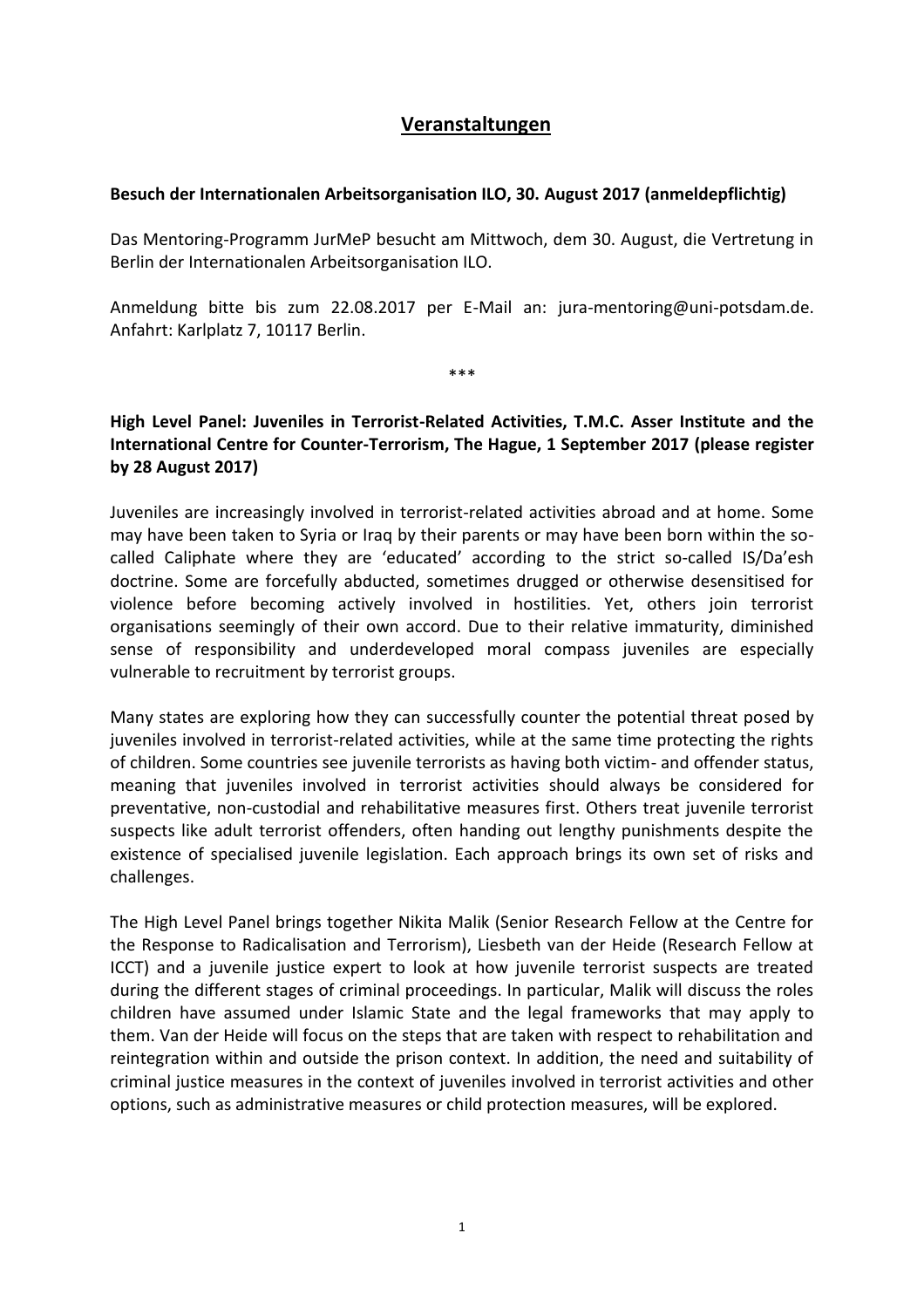# **Registration:**

If you would like to attend this event, you can RSVP by sending a message to events@icct.nl by **Monday 28 August 2017**, mentioning your full name and organisational affiliation.

The event is free of charge and open to the public.

For more information please visit: http://www.asser.nl/education-events/events/?id=2984

\*\*\*

# <span id="page-3-0"></span>**ESIL Interest Groups, Naples, 6 September 2017 (registration required)**

The following Interest Groups will hold events in Naples on Wednesday 6 September 2017. The IG events will be hosted in the three buildings of the Department of Law (Centrale – Main Building, Via Nuova Marina, and Palazzo "Pecoraro Albani") and in the Institute for Research on Innovation and Services for Development of the National Research Council (Consiglio Nazionale delle Ricerche – CNR). All buildings are between 100m and 300m from each other (a 2 to 5-minute walk).

The ESIL Conference registration point will be in the entrance hall of Centrale – Main Building.

# **STARTING AT 11.00:**

**IG on International Legal Theory and Philosophy**: Democracy and Participation versus Global Public Goods and Commons

**IG on International Economic Law:** Global Public Goods, Global Commons, Fundamental Values: The Responses of International Economic Law

**IG on International Environmental Law:** Water-Energy-Food Nexus and Environmental Sustainability: Choices, Compromises and Priorities

### **STARTING AT 13.00:**

**IG on the History of International Law:** Evaluating the Turn to History of International Law **IG on Migration and Refugee Law:** The Future of International Migration Law

### **STARTING AT 13.30:**

**IG on International Human Rights Law:** Human Rights: Fundamental Values in International Law?

### **STARTING AT 14.00:**

**IG on Feminism and International Law:** Whose Global Public Goods, Global Commons and Fundamental Values?

**IG on the Law of the Sea:** Global Commons and Values in Oceans: What should be the role of the New Implementing Agreement under UNCLOS?

### **STARTING AT 15.00:**

**IG on International Business and HR:** Public Values and Public Goods: How do They Live in the Intersection of Finance and Human Rights?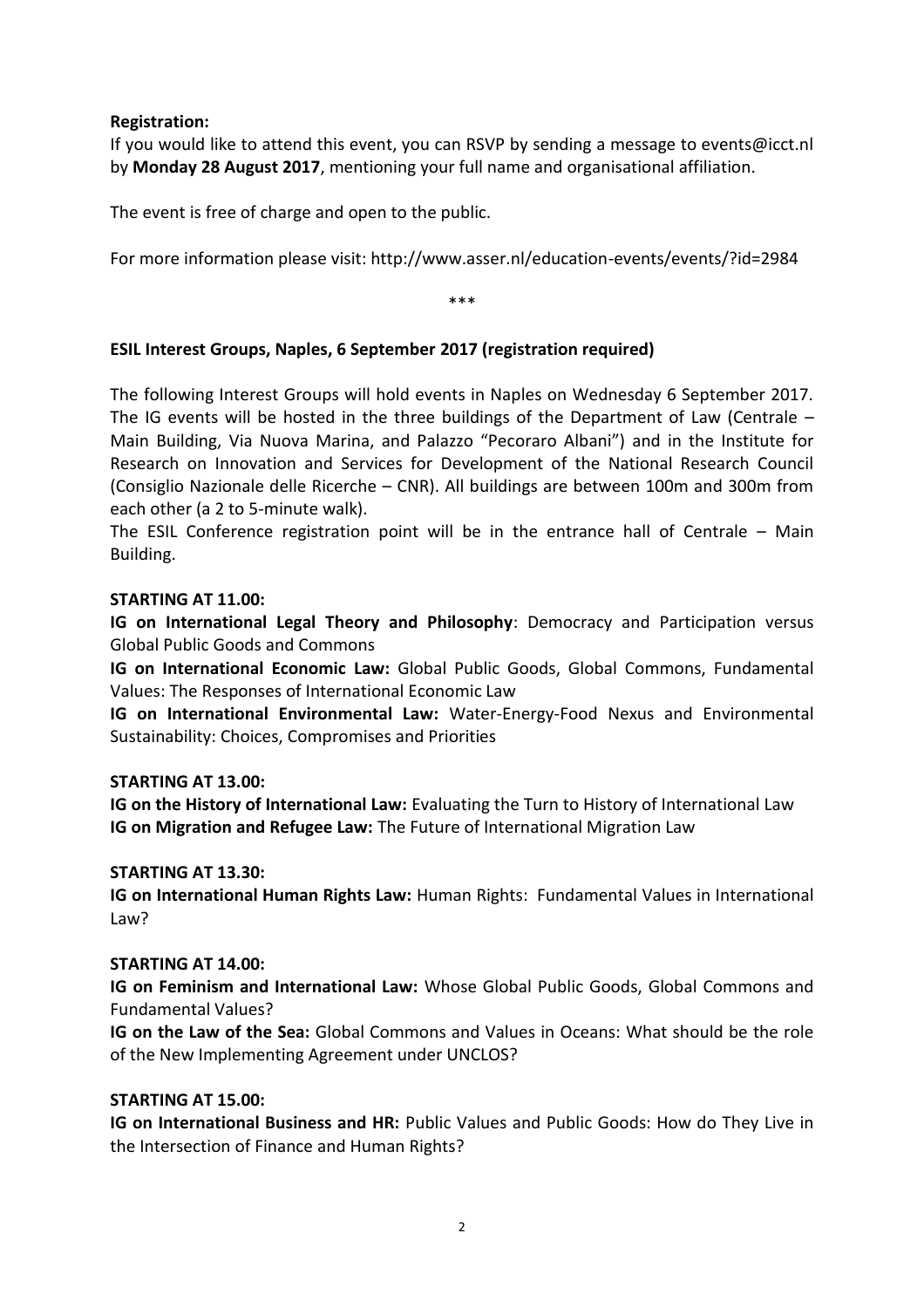**IG on the EU as a Global Actor and IG on International Organisations** (joint event): Exiting Institutions

**IG on International Health Law:** Health as a Global Public Good in International Law

# **STARTING AT 16.00: IG on International Courts and Tribunals:** Administrative meeting of IG members

For more information please visit: http://www.esil-sedi.eu/node/1826

\*\*\*

<span id="page-4-0"></span>**"Protecting European Union Values: Breaches of Article 2 TEU and Their Consequences", MPIL and the University of Warsaw Faculty of Law and Administration, 14-15 September 2017 (please register)**

registration here: http://formularze.wpia.uw.edu.pl/view.php?id=41756

program here: http://www.mpil.de/files/pdf5/conf\_prog4.pdf

\*\*\*

# <span id="page-4-1"></span>**5. Deutsch-tschechisches Rechtsfestival, Prof. Dr. Urs Kramer (Universität Passau), IT-Zentrum, Universität Passau, 18.-24. September 2017 (kostenpflichtig, anmeldepflichtig)**

Grenzüberschreitende Tagung für Studierende: Das 5. deutsch-tschechische Rechtsfestival wird in Kooperation mit der Karlsuniversität in Prag organisiert. Es ist offen für alle juristisch interessierten Studierenden.

Die Teilnahmegebühr von 100 € umfasst spannende und hochqualitative Vorträge, den Bustransfer und die Unterkunft in Prag, Verpflegung für die komplette Woche sowie ein Rahmenprogramm!

Veranstaltungsflyer: http://www.ird.unipassau.de/fileadmin/dateien/fakultaeten/jura/lehrstuehle/kramer/Flyer\_Rechtsfestival\_201 7\_Ansicht.pdf

Mehr Informationen: http://www.uni-passau.de/universitaet/universitaet-imueberblick/veranstaltungskalender/termin/2017/september/18/5-deutsch-tschechischesrechtsfestival/?tx\_cal\_controller%5Bview%5D=event&tx\_cal\_controller%5Btype%5D=tx\_cal \_phpicalendar&cHash=dcb24fadefb74b614400c69b40139273

\*\*\*

<span id="page-4-2"></span>**ESIL Symposium: International Law: between spaces, areas and territories, University Toulouse Capitole, France, 5-6 October 2017 (Registration required)**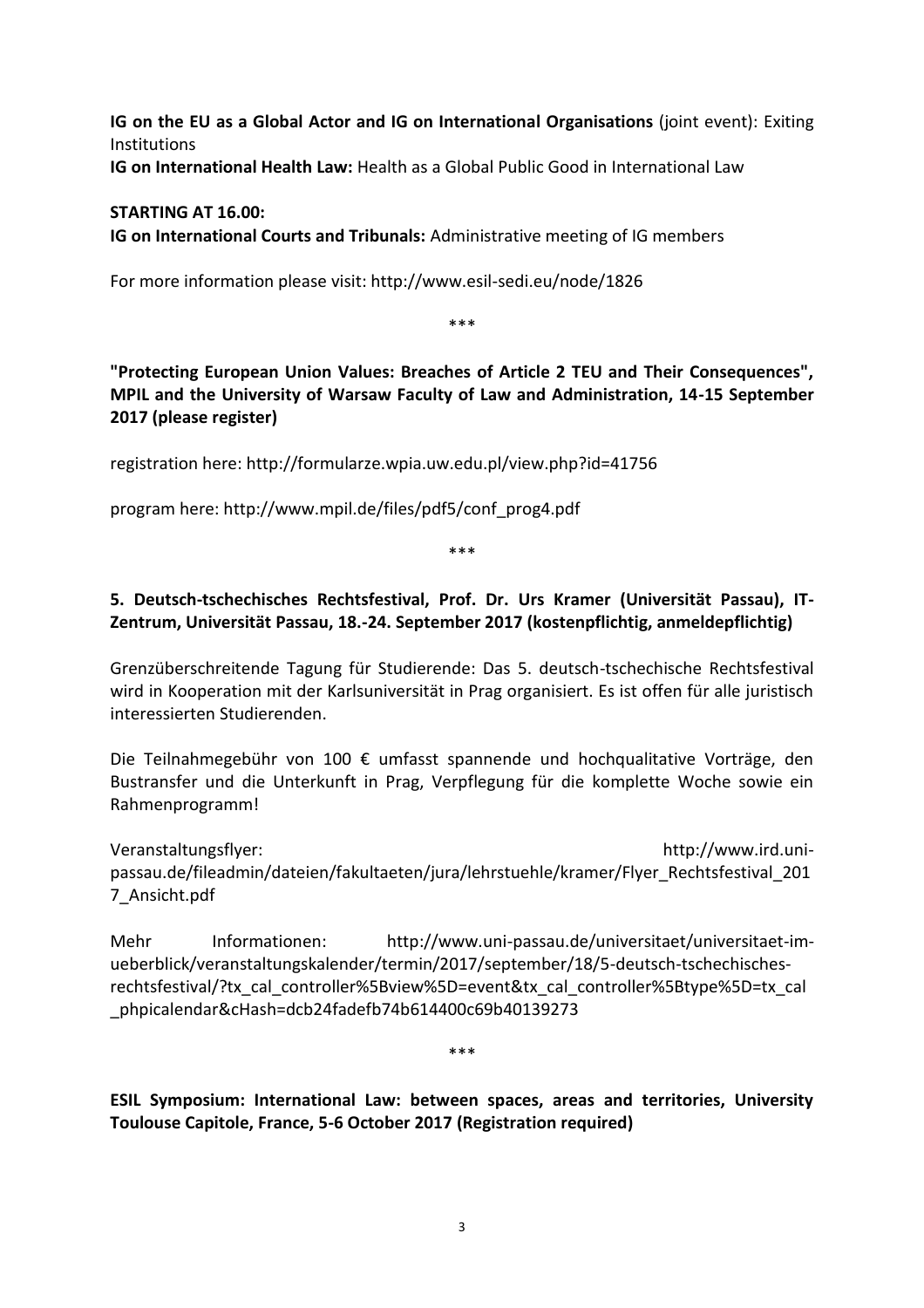The conference organized by the Institute of Law for Space, Territories, Culture and Communications (IDETCOM) of the Faculty of Law of the University Toulouse Capitole, aims at describing the gaps in the international legal framework in force currently. It intends to go beyond a general reflection that would be illustrated with examples and invites to analyze current difficulties within thematic workshops, which will deal with case studies and will lead to general teachings.

In the conduct of their political, socio-economic and military activities, States, as founding and prime actors of international law, have been and still are the instigators of the organization of geographical and physical spaces. And while their sovereignty has been questioned by the extraterritorial application of domestic legislations, it also faces major challenges that are continuously increasing. These issues are all linked to the use of new spaces, opened up by the digital revolution, some applications of which are intrinsically related to the development of activities in outer space. As for the territory, the traditional space of application and expression of sovereignty, is at the heart of migratory challenges (because of war, economy, climate), which may be considered unprecedented.

The reflection developed during the two days of the conference follows a new approach of national « territory(ies) » in relation to the "space(s)" revealed by technical progress.

**REGISTRATION REQUIRED:** online via « registration » or per mail by returning the registration form available online. **CONTACT:** Ms Isabelle Gélis Phone : +33 (0)5 61 63 39 11 Email: isabelle.gelis@ut-capitole.fr

For more information please visit:<http://www.esil-sedi.eu/node/1735>

\*\*\*

# <span id="page-5-0"></span>**ESIL - European Court of Human Rights Conference, Strasbourg, 6 October 2017 (please register)**

A one-day conference entitled 'The European Convention on Human Rights and Migration' will be organized jointly by the European Court of Human Rights and the European Society for International Law. The conference will take place on **Friday 6 October 2017** at the premises of the Court in Strasbourg. The programme includes presentations by judges from the European Court of Human Rights as well as international law scholars.

Registration: ESIL-ECHR-Conf@echr.coe.int

For more information please visit: http://www.esil-sedi.eu/node/1833

\*\*\*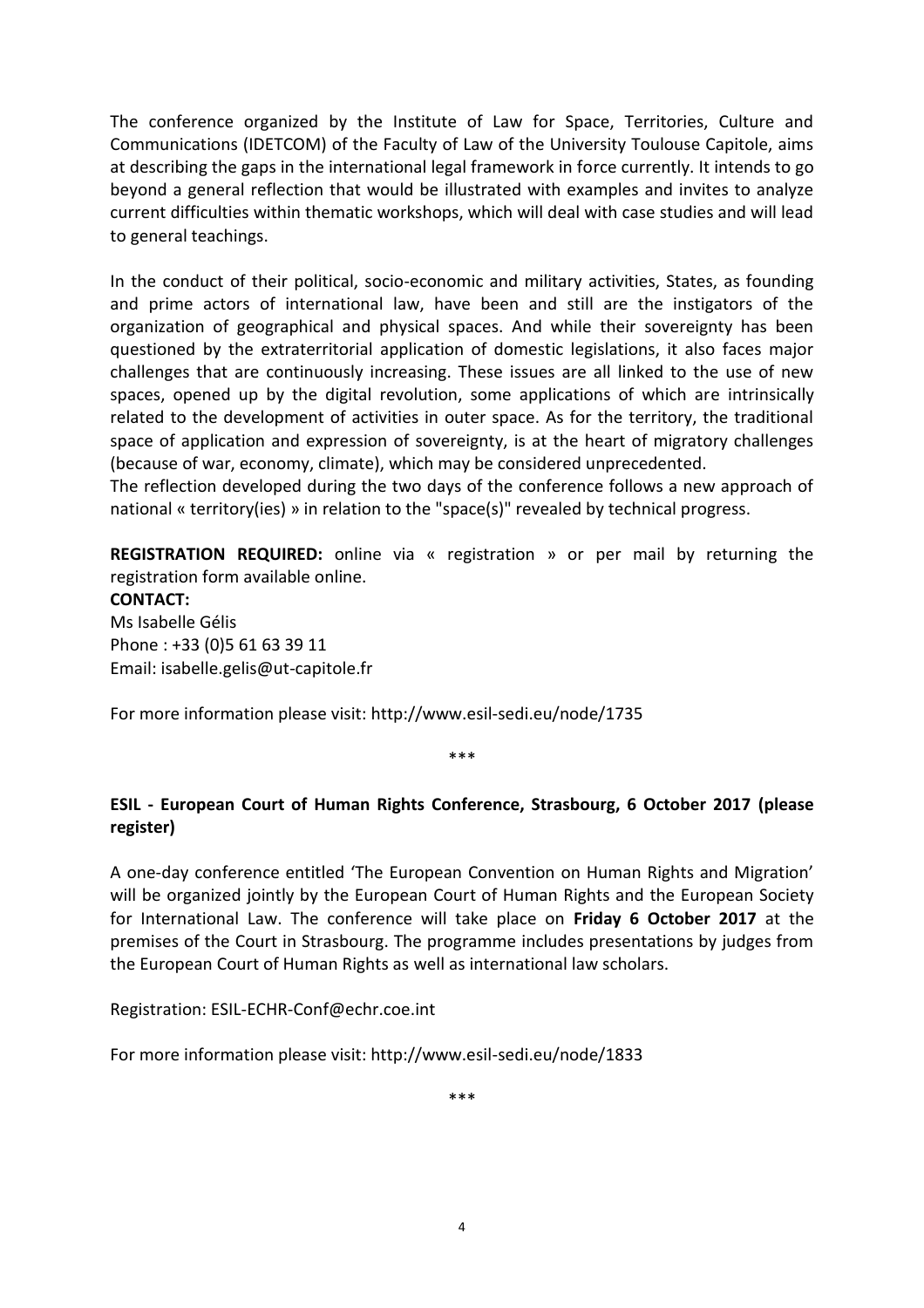# <span id="page-6-0"></span>**The Future of International Law in an Age of Trump, Prof. Dr. Karen J. Alter (Northwestern University), Hans Arnhold Center, The American Academy, 25 October 2017, 19.30-21.00 (registration required)**

The current international liberal order is defined by political commitment to multilateralism, human rights, and the rule of law. Can this order survive if America turns its back on these values? Will the world continue to seek multilateral solutions and promote global integration? What is the future of contested areas of international law concerning human rights and accountability for atrocities? In her talk, Karen J. Alter looks at the history of international law and draws on numerous social science studies to argue that President Trump's policy positions are neither a major break from past US politics, nor likely to meaningfully affect international law. The larger threat to the international liberal order, she argues, is global populism and the general decline in international support for the rule of law it represents. This lecture is generously supported by Daimler-Fonds.

More Information here: http://www.americanacademy.de/event/future-international-lawage-trump/

\*\*\*

# <span id="page-6-1"></span>**(Non-)Uniform interpretation of EU-Instruments on Private International Law by the Courts of the Member States (Conclusions from Case law collected in the unalex system), University of Innsbruck, 24 November 2017**

Final conference in the EU-project "unalex – multilingual information for the uniform interpretation of the instruments of judicial cooperation in civil matters".

The conference will discuss best practices of Member State courts, who base their case law on the consideration of judgments given by courts of other Member States, but also "undiscovered disputes" between courts of Member States, where relevant case law from other Member States was ignored.

The conference will provide the occasion for the first meeting of the European Legal Authors Network. The Network has started to form during the unalex project with the objective of developing systematic overviews on the application of the instruments of European private international law, where the case law of the courts of the Member States is comprehensively analysed and conflicting opinions discovered.

Further information will follow within the next weeks.

\*\*\*

<span id="page-6-2"></span>**ESIL Sponsored Event - EJIL Symposium: ''The Psychology of International Law'', Jerusalem, 9-11 January 2018**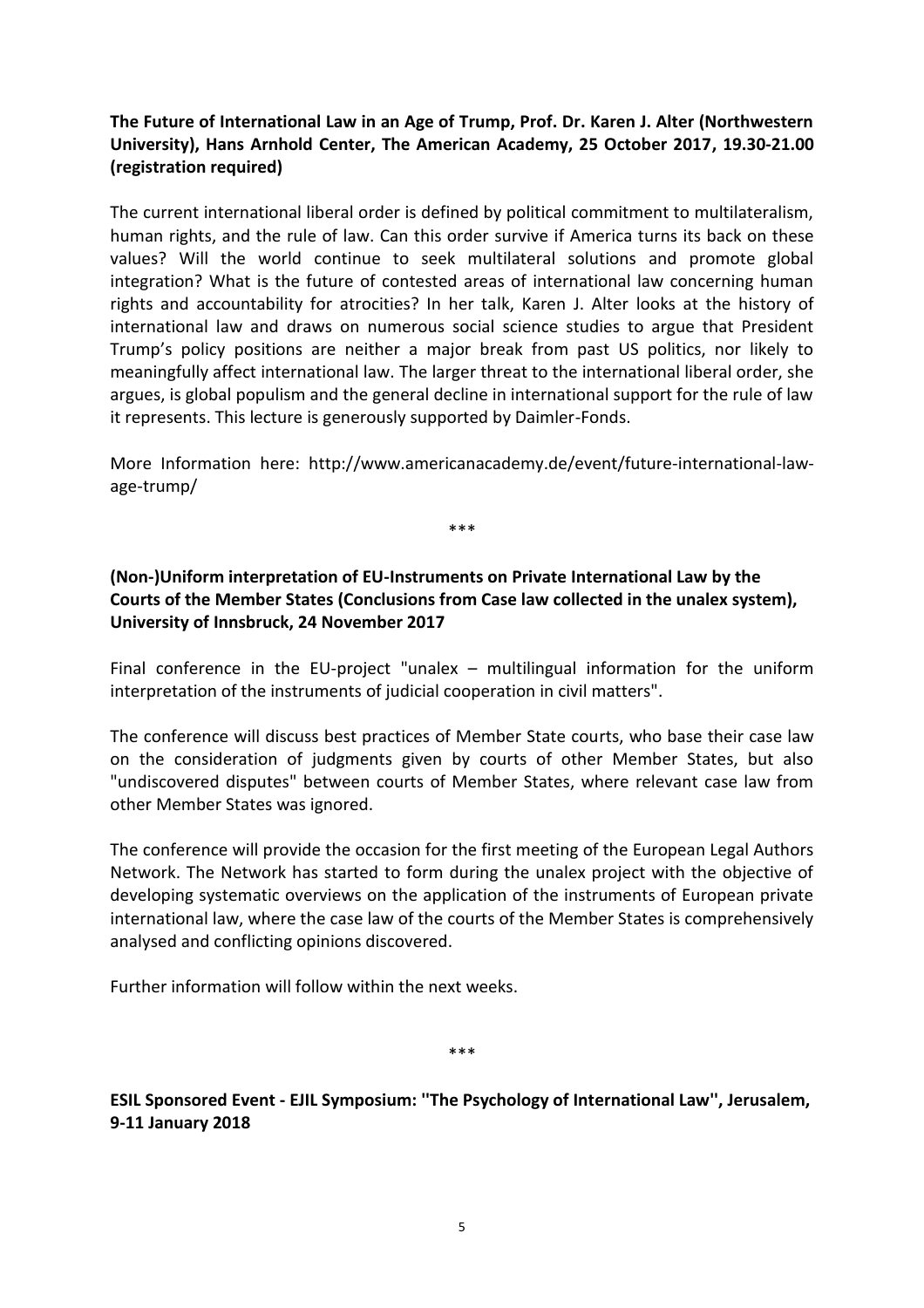Public international law scholarship opens up ever more to social science in order to answer a broad range of questions relating to treaty design, customary international law, soft law, international organizations, legal interpretation and substantive international norms. Whereas the rational choice approach to international law has been largely accepted in legal scholarship and international relations theory, challenges to the rational choice paradigm by cognitive research and behavioral economics have hitherto not been systematically explored in international law. Nevertheless, behavioral law and economics has been successfully applied to domestic legal issues and is now widely accepted and increasingly used in public policy and regulatory design. Cognitive psychological insights have furthermore been used by international relations (IR) scholarship under the heading of political psychology. However, the latter studies do not take into account international norms and are mostly confined to individual actors and security constellations.

The Symposium will build on all those insights and explore the benefits and challenges of extending the behavioral approach to public international law: the psychology of international law. With a view towards the "unity of knowledge" (E.O. Wilson), it seems time to draw on those different understandings to further refine our knowledge of the functioning and rules of international law. This is fruitful for the design of international institutions and treaties as well as law application and legal procedures in international law.

For more information please visit: http://www.esil-sedi.eu/node/1812

<span id="page-7-0"></span>**The Moral Economy of Sabotage: Corporate Power and the New Nationalism, WZB Berlin Social Science Center, 8 February 2018, 17.00 pm (please register)**

\*\*\*

### Lecture by Will Davies

As the case of Brexit demonstrated, new populist movements seem intent on sabotaging existing models of regulation and growth, without necessarily providing alternatives in their place. This appears like irrational 'self-harm' from the perspectives of utilitarian economic traditions and technocrats. However, we need to think carefully about the logic and moral appeal of sabotage. This paper returns to Veblen's observations of sabotage as a business strategy, and the role of intellectual property and trade secrets in preventing the success of one's rivals. The processes Veblen was describing originated at the same time that Nietzsche was writing about moral 'ressentiment'. We need to consider the urge to punish and to harm as a long-existing source of capitalist legitimation, identified by Veblen in the management class, but arguably now present in anti-utilitarian populist attacks on neoliberalism.

**Will Davies**, Goldsmiths, University of London, is a political economist with particular interests in neoliberalism, history of economics and economic sociology. He is Co-Director of the Political Economy Research Centre, which explores critical, cultural and political perspectives on economic life, and Convener of the BA in Politics Philosophy & Economics.

This event is part of the WZB lecture series "Great Crisis of Capitalism - A Second Great Transformation?"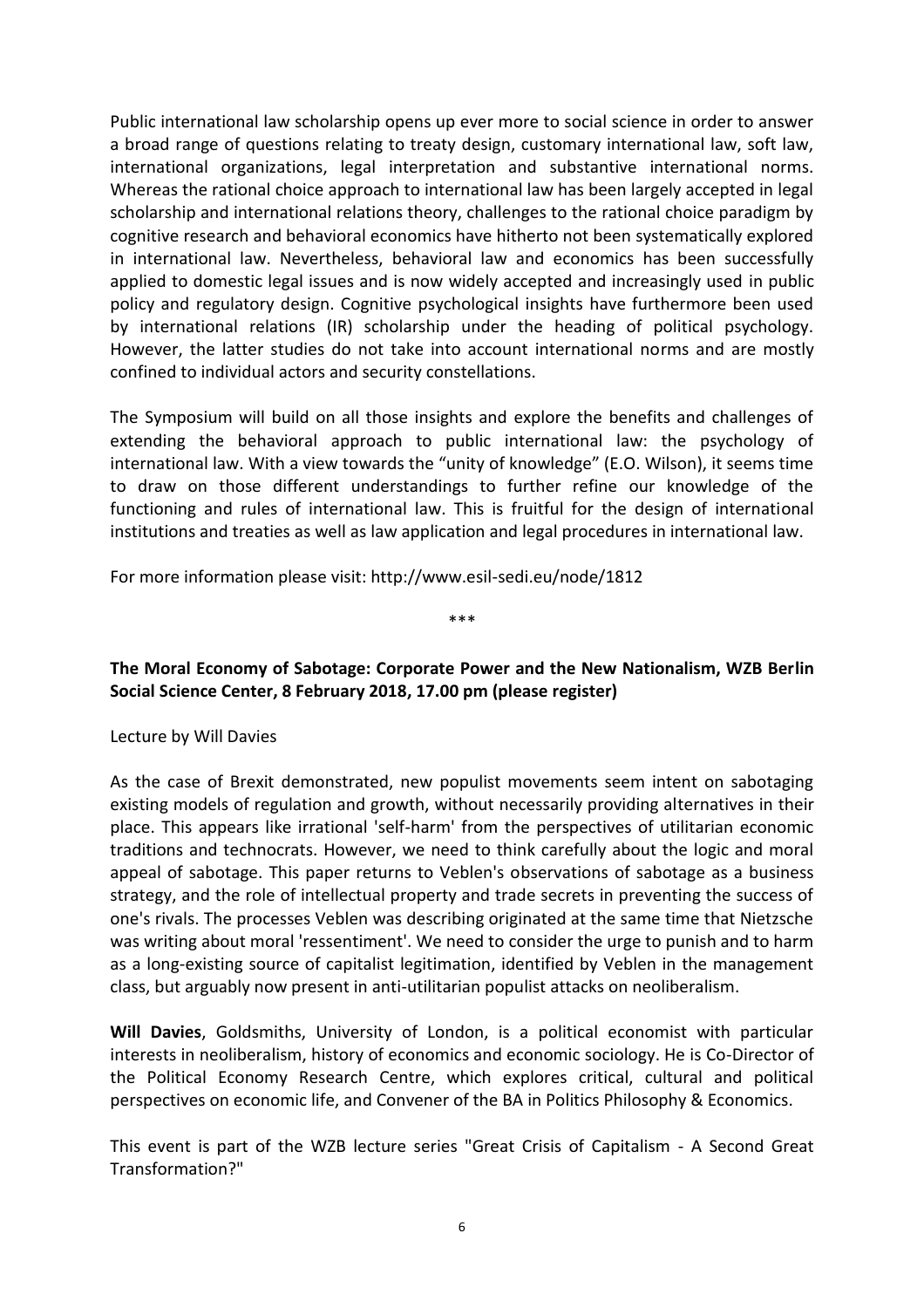Please register before 5. February 2018 through buero.usp@wzb.eu.

For more information please visit: [https://www.wzb.eu/de/veranstaltungen/the-moral](https://www.wzb.eu/de/veranstaltungen/the-moral-economy-of-sabotage-corporate-power-and-the-new-nationalism)[economy-of-sabotage-corporate-power-and-the-new-nationalism](https://www.wzb.eu/de/veranstaltungen/the-moral-economy-of-sabotage-corporate-power-and-the-new-nationalism)

# **Stellenausschreibungen**

<span id="page-8-1"></span><span id="page-8-0"></span>**Eine Stelle als Wissenschaftliche\*r Mitarbeiter\*in (50%), Martin-Luther-Universität Halle-Wittenberg, Lehrstuhl für Öffentliches Recht, Europarecht und Internationales Wirtschaftsrecht, Prof. Dr. Christian Tietje (Bewerbungsfrist: 24. August 2017)**

An der Martin-Luther-Universität Halle-Wittenberg, Juristische und Wirtschaftswissenschaftliche Fakultät, Juristischer Bereich, Lehrstuhl für Öffentliches Recht, Europarecht und Internationales Wirtschaftsrecht, ist ab 1. Oktober 2017 die auf drei Jahre befristete Stelle einer/eines wissenschaftlichen Mitarbeiterin/Mitarbeiter zu besetzen.

Teilzeitbeschäftigung: 50 %

Die Vergütung erfolgt je nach Aufgabenübertragung und Erfüllung der persönlichen Voraussetzungen bis zur Entgeltgruppe 13 TV-L.

### **Voraussetzungen:**

- Erste Juristische Prüfung mit mindestens vollbefriedigend (9 Punkte oder mehr) jeweils im staatlichen und im universitären Prüfungsteil
- Teilnahme an einem Moot Court zum Welthandelsrecht
- Erfahrung in der Tätigkeit an einem juristischen Lehrstuhl/Institut
- Erfahrung in der wissenschaftlichen Arbeit im internationalen Wirtschaftsrecht, nachgewiesen durch einschlägige Publikationen
- Erfahrung in der Lehre an einer juristischen Fakultät

### **Arbeitsaufgaben:**

- Zu den Arbeitsaufgaben gehört, die Vorbereitung und Durchführung von Lehrveranstaltungen zu unterstützen, der Forschungstätigkeit zuzuarbeiten und an der Verwaltung des Lehrstuhls mitzuwirken.
- Zu den Arbeitsaufgaben gehört ferner die Durchführung von Lehrveranstaltungen in Form von vorlesungsbegleitenden Kolloquia gemäß LVVO LSA (2 SWS), die Übernahme von Korrekturtätigkeit sowie Klausuraufsichten.

Die Tätigkeit dient zugleich der eigenen wissenschaftlichen Qualifikation mit dem Ziel der Promotion. Schwerbehinderte Bewerberinnen und Bewerber werden bei gleicher Eignung und Befähigung bevorzugt berücksichtigt. Frauen werden nachdrücklich aufgefordert, sich zu bewerben.

Nähere Auskünfte erhalten Sie von Prof. Dr. Christian Tietje, E-Mail: christian.tietje@jura.uni-halle.de oder unter Tel. 0345 55-23180.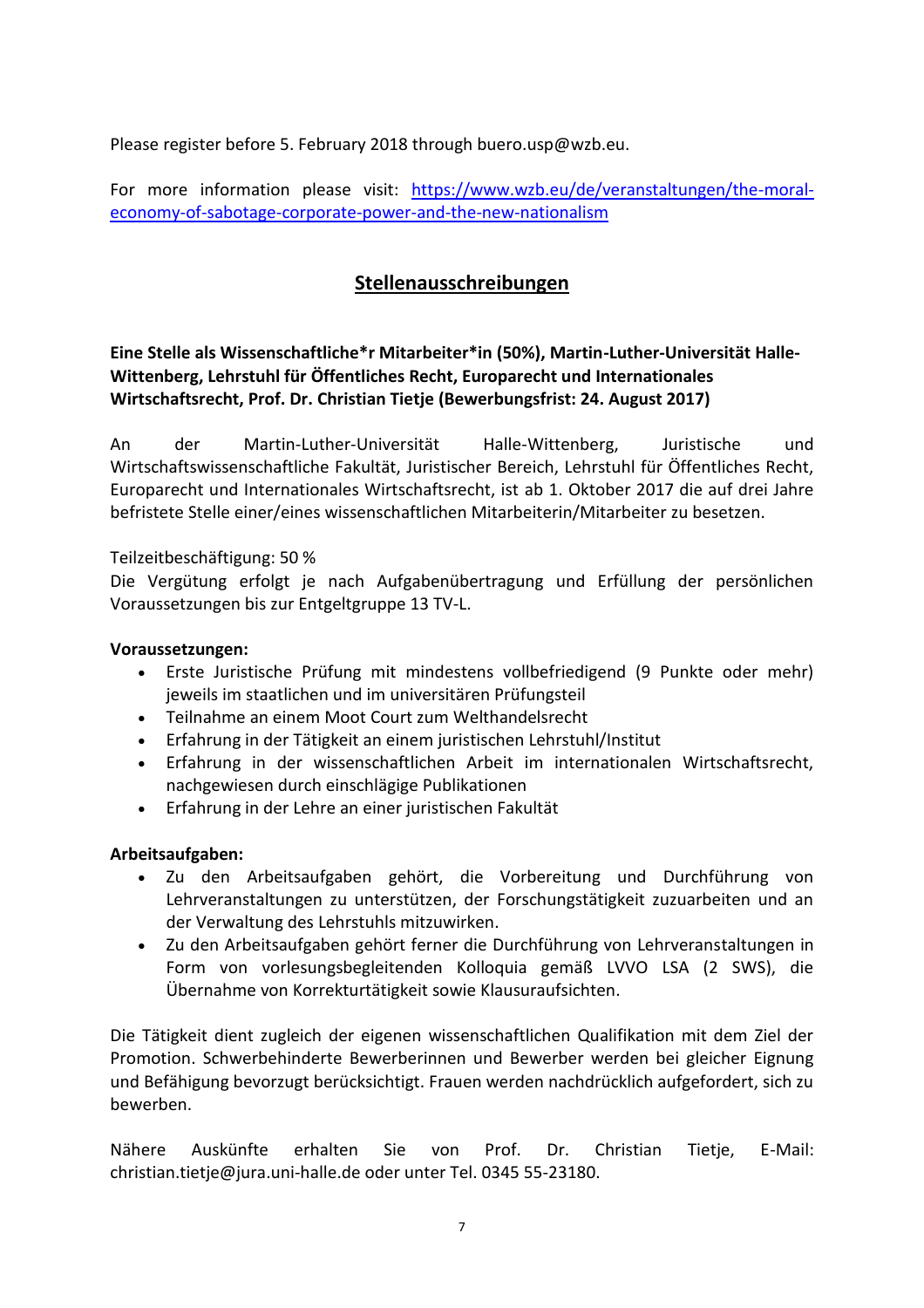Ihre Bewerbung richten Sie bitte unter Angabe der Reg.-Nr. 3-7141/17-H mit den üblichen Unterlagen bis 24.08.2017 an Martin-Luther-Universität Halle-Wittenberg, Juristische und Wirtschaftswissenschaftliche Fakultät, Lehrstuhl für Öffentliches Recht, Europarecht und Internationales Wirtschaftsrecht, Herrn Prof. Dr. Christian Tietje, 06099 Halle (Saale).

Die Ausschreibung erfolgt unter Vorbehalt eventueller haushaltsrechtlicher Restriktionen. Bewerbungskosten werden von der Martin-Luther-Universität nicht erstattet. Bewerbungsunterlagen werden nur zurückgesandt, wenn ein ausreichend frankierter Rückumschlag beigefügt wurde. Eine elektronische Bewerbung ist möglich. Mehr Informationen hier:

http://www.verwaltung.uni-halle.de/dezern3/Ausschr/17\_1047.pdf

<span id="page-9-0"></span>**Eine Stelle als Akademische\*r Mitarbeiter\*in (50%), Universität Konstanz, Lehrstuhl für Öffentliches Recht, Europa- und Völkerrecht, Prof. Dr. Daniel Thym (Bewerbungsfrist: 31. August 2017)**

\*\*\*

Die Universität Konstanz wird seit 2007 im Rahmen der Exzellenzinitiative des Bundes und der Länder mit ihrem "Zukunftskonzept zum Ausbau universitärer Spitzenforschung" gefördert.

Am Lehrstuhl für Öffentliches Recht, Europa- und Völkerrecht ist **ab dem 1. Oktober 2017** die Stelle einer / eines **Akademischen Mitarbeiterin / Akademischen Mitarbeiters (Entgeltgruppe 13 TV-L / 50%)** zunächst befristet für die Dauer von 3 Jahren zu besetzen. Gelegenheit zur Promotion wird geboten.

Der Tätigkeitsschwerpunkt liegt im Europarecht und/oder dem Migrationsrecht. Bewerber/innen sollten das Erste juristische Staatsexamen möglichst mit der Note vollbefriedigend bestanden haben, englische Sprachkenntnisse besitzen und ein belegtes Interesse an den Forschungsschwerpunkten des Lehrstuhls mitbringen.

Die Universität bemüht sich um die Beseitigung von Nachteilen, die für Wissenschaftlerinnen im Bereich der Hochschule bestehen. Sie strebt eine Erhöhung des Anteils von Frauen in Forschung und Lehre an. Die Universität Konstanz setzt sich besonders für die Vereinbarkeit von Familie und Erwerbsleben ein. Die Universität Konstanz bietet ein Dual Career Programm an. Informationen erhalten Sie unter: http://www.uni-konstanz.de/dcc Menschen mit einer Schwerbehinderung werden bei entsprechender Eignung vorrangig eingestellt (Telefonnummer der Schwerbehindertenvertretung: +49(0)7531 / 88-4016).

Nähere Auskünfte erteilt Ihnen Herr Prof. Dr. Thym, Tel.: +49(0)7531/88-2247.

Ihre Bewerbung mit den üblichen Unterlagen senden Sie bitte **unter Angabe der Kennziffer 2017/138 bis zum 31. August 2017** an die Universität Konstanz, Lehrstuhl Prof. Dr. Daniel Thym, Fachbereich Rechtswissenschaft, Universitätsstraße 10, 78457 Konstanz.

Mehr Informationen hier: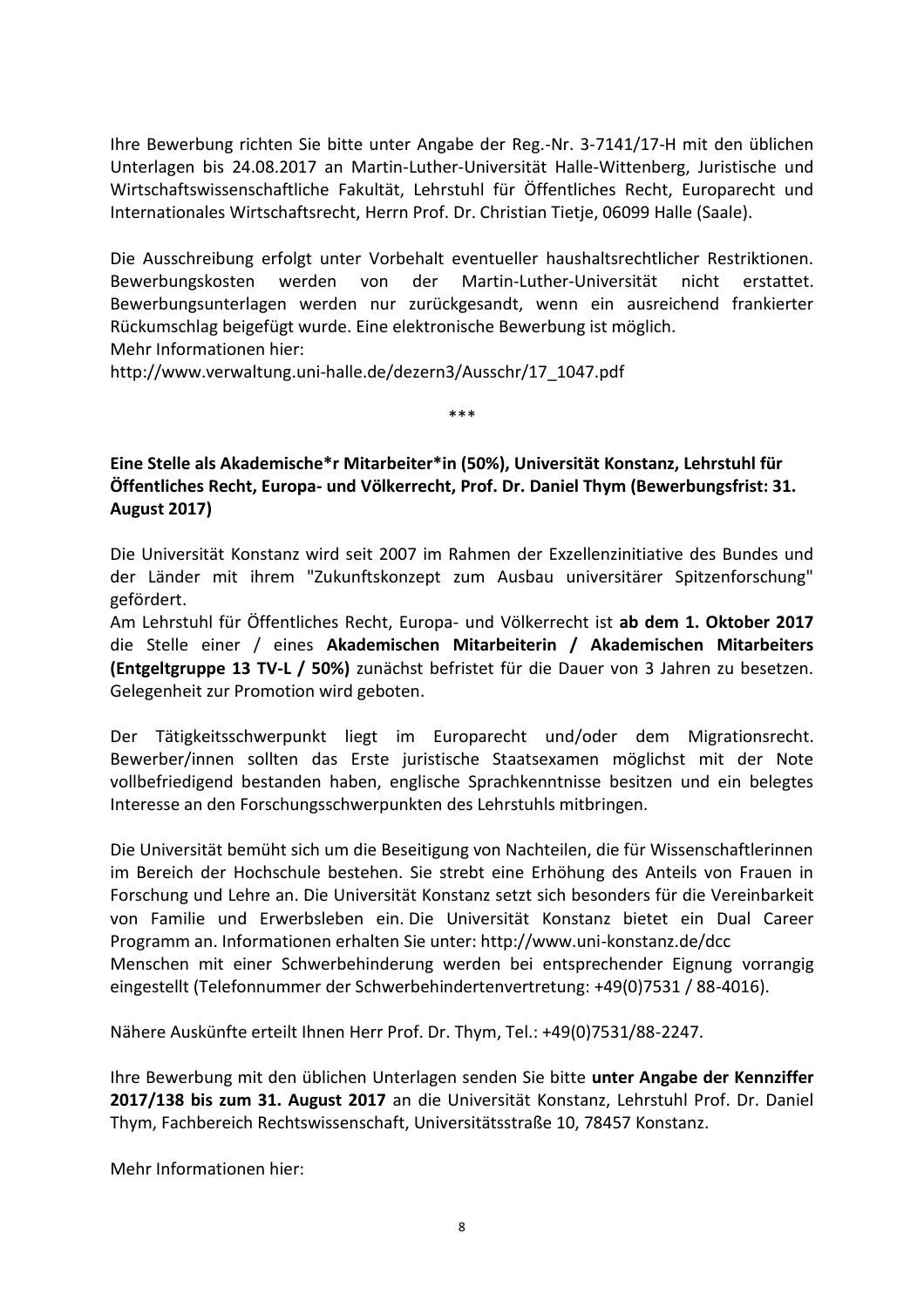https://www.unikonstanz.de/stellenangebote/stellenauswahl.php/stellenauswahl.php?seite=2017/138&id=1

\*\*\*

# <span id="page-10-0"></span>**Eine Stelle als Wissenschaftliche\*r Mitarbeiter\*in (50%), Lehrstuhl für Öffentliches Recht, Völker- und Europarecht, Prof. Dr. Jörg Gundel, Universität Bayreuth (Bewerbungsfrist 31. August 2017)**

Am Lehrstuhl für Öffentliches Recht, Völker- und Europarecht (Prof. Dr. Jörg Gundel) ist zum 1. Oktober 2017 eine 1/2 Stelle (TV-L E13) als Wissenschaftliche(r) Mitarbeiter(in) zu besetzen.

Zu den Aufgaben zählt die Mitwirkung bei Forschung und Lehre; Gelegenheit zur Promotion und zu eigener wissenschaftlicher Arbeit wird gegeben. Voraussetzungen sind ein möglichst vollbefriedigender Abschluss der Ersten Juristischen Prüfung (Teilnehmende des Termins 2017/I können sich unter Vorlage der Bestätigung über die Noten des schriftlichen Teils bewerben) sowie besondere Kenntnisse im Bereich des Öffentlichen Rechts, idealerweise im öffentlichen Wirtschaftsrecht, Völker- und/oder Europarecht. Zudem sind gute Fremdsprachenkenntnisse (Englisch und/oder Französisch) von Vorteil.

Schwerbehinderte werden bei gleicher Eignung bevorzugt eingestellt. Die Universität Bayreuth strebt eine Erhöhung des Anteils der Frauen am Personal an und bittet deshalb Frauen nachdrücklich um ihre Bewerbung.

Bewerbungen richten Sie bitte mit den üblichen Unterlagen (Lebenslauf, Abitur- und Examenszeugnis(se), Fremdsprachennachweise etc.) bis spätestens 31. August 2017 per E-Mail an: Joerg.Gundel@uni-bayreuth.de oder per Post an: Prof. Dr. Jörg Gundel Lehrstuhl für Öffentliches Recht, Völker- und Europarecht Universität Bayreuth 95440 Bayreuth

Mehr Informationen hier: http://www.oer5.uni-bayreuth.de/de/news/Aushang-Stellenausschreibung-WissMit/Stellenausschreibung\_OERV\_Aug2017\_Aushang.pdf

**\*\*\***

# <span id="page-10-1"></span>**Fellowships für den Zeitraum vom 01.04.2018 bis 31.03.2020, Kälte Hamburger Kolleg "Recht als Kultur" (Bewerbungsfrist 31. August 2017)**

Das **Käte Hamburger Kolleg "Recht als Kultur" (www.recht-als-kultur.de)** lädt ausgewiesene WissenschaftlerInnen dazu ein, sich auf ein Fellowship mit der Dauer von mindestens 3 Monaten und maximal 12 Monaten zum Thema **Recht und Wirtschaft** zu bewerben.

Im Anschluss an die Entwicklung des Law-as-Culture-Paradigmas in der ersten Förderphase (2010-2016), widmet sich das Kolleg in der zweiten Projektphase (2016-2022) den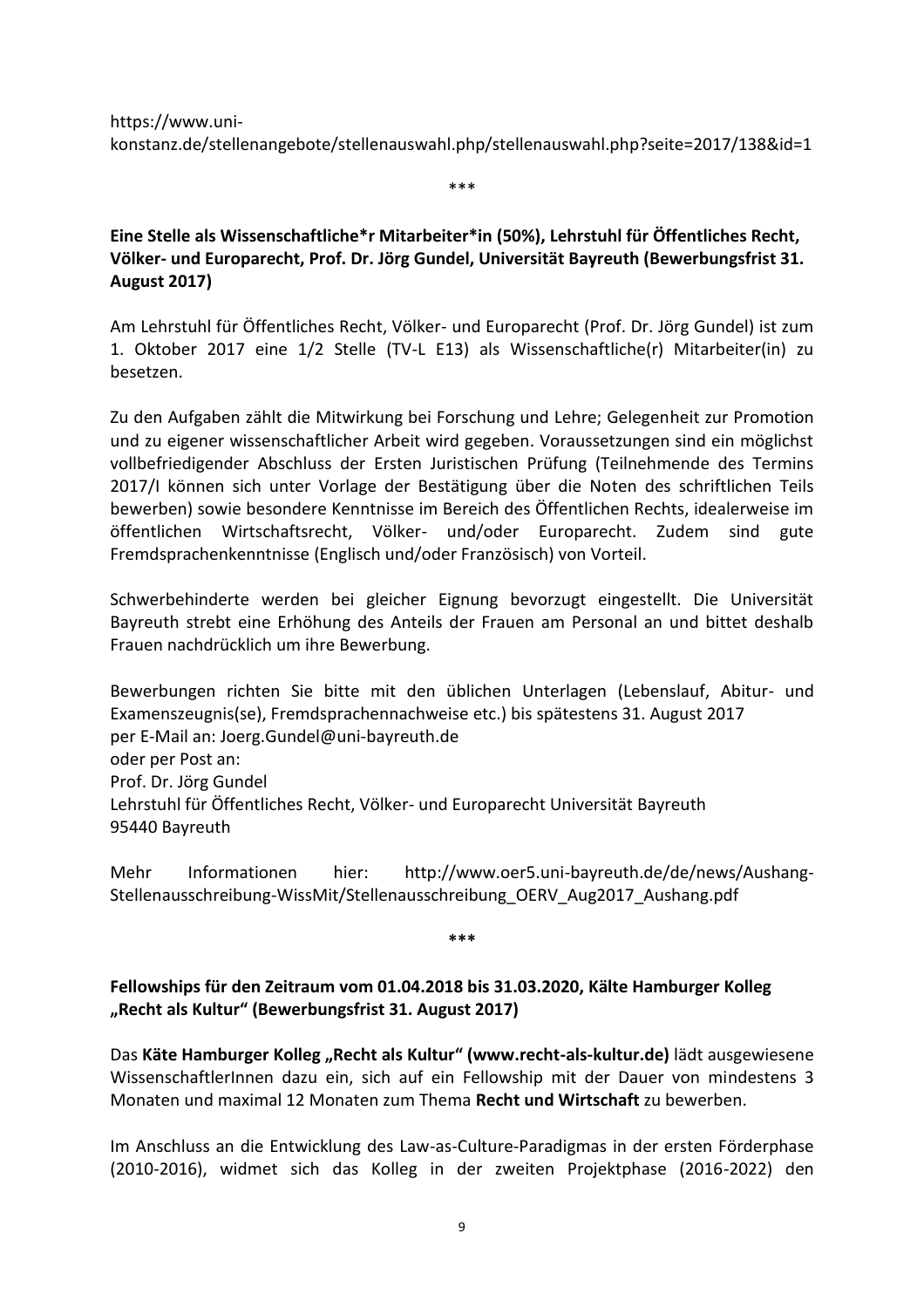Wechselwirkungen zwischen Recht und anderen kulturellen Sphären. Während in einem ersten Schritt das Verhältnis von Recht und Politik in den Blick genommen wurde, untersucht das Kolleg im Zeitraum von 2018 bis 2020 die Beziehung von *Recht und Wirtschaft*. Die Forschungsprojekte sollten sich dabei zudem an einem der drei Querschnittsthemen des Kollegs orientieren, nämlich "Differenzierungskulturen und Rechtskulturvergleich", "Menschenrechte und Autonomie" sowie "Rechtsbindung und emotive Grundlagen des Rechts".

Dass eine sozialwissenschaftliche Beobachtung wirtschaftlichen Handelns ohne Berücksichtigung rechtskultureller Voraussetzungen nicht adäquat durchführbar ist, wissen wir seit den Klassikern der Sozialtheorie. Sieht man jedoch von einzelnen Forschungsleistungen ab, so ist diese Analyseperspektive lange Zeit in Vergessenheit geraten. Gegenwärtig findet hierzu weltweit wieder eine intensive Debatte statt. Wir wollen uns darauf konzentrieren, die rechtskulturellen Bedingungen ökonomischen Handelns und die ökonomischen Grundlagen von Rechtskulturen zu systematisieren und in vergleichender Perspektive zu analysieren. Dabei gilt es zu beachten, dass ökonomische Praxis einerseits über das Wirtschaftsrecht, andererseits aber auch über kulturell geprägte Wirtschaftsethiken mit globalen normativen Ordnungen verbunden sein kann. Woher stammt die untergründige Beziehung von Recht und Wirtschaft in unterschiedlichen zivilisatorischen Kontexten? In welchem Umfang reguliert das Recht die wirtschaftliche Sphäre und vice versa? In welcher Weise differenzieren bzw. verflechten sich die Sphären in unterschiedlichen historischen sowie kulturellen Kontexten? Welche Bedeutung kommt religiösen sowie politischen Weltbildern bei Prozessen der Grenzziehung zwischen den einzelnen Feldern zu? Welche Rolle spielen universelle Menschenrechte angesichts der globalen Ungleichzeitigkeiten in der rechtlichen Regulierung ökonomischer Prozesse? Welche (rechts-) kulturellen Effekte sind im Zuge der Globalisierung wirtschaftlicher Ordnungen zu beobachten? Und wie lassen sich die dabei zum Vorschein kommenden Rechtskulturkonflikte empirisch deuten sowie theoretisch einfangen? Dies sind nur einige der Fragen, die wir im Rahmen des Zweijahresthemas "Recht und Wirtschaft" behandeln werden.

Das Käte Hamburger Kolleg "Recht als Kultur" bietet einen kreativen Ort geisteswissenschaftlicher Forschung für unterschiedliche Disziplinen in einer Lerngemeinschaft der Kultur- und Rechtswissenschaften.

Hervorragend ausgewiesene WissenschaftlerInnen (mit dem Mindestabschluss "Promotion") werden gebeten, sich bis zum 31. August 2017 mit Lebenslauf, Projektbeschreibung (5-10 Seiten) und ausgewählten Schriften sowie ggf. unter Angabe des Zeitraums des gewünschten Forschungsaufenthalts postalisch oder per E-Mail (jureleko@uni-bonn.de) zu bewerben:

Direktion des Käte Hamburger Kollegs "Recht als Kultur" c/o Jure Leko Käte Hamburger Kolleg "Recht als Kultur" Internationales Kolleg für Geisteswissenschaftliche Forschung / Center for Advanced Study in the Humanities "Law as Culture" Konrad-Zuse-Platz 1-3 53227 Bonn Deutschland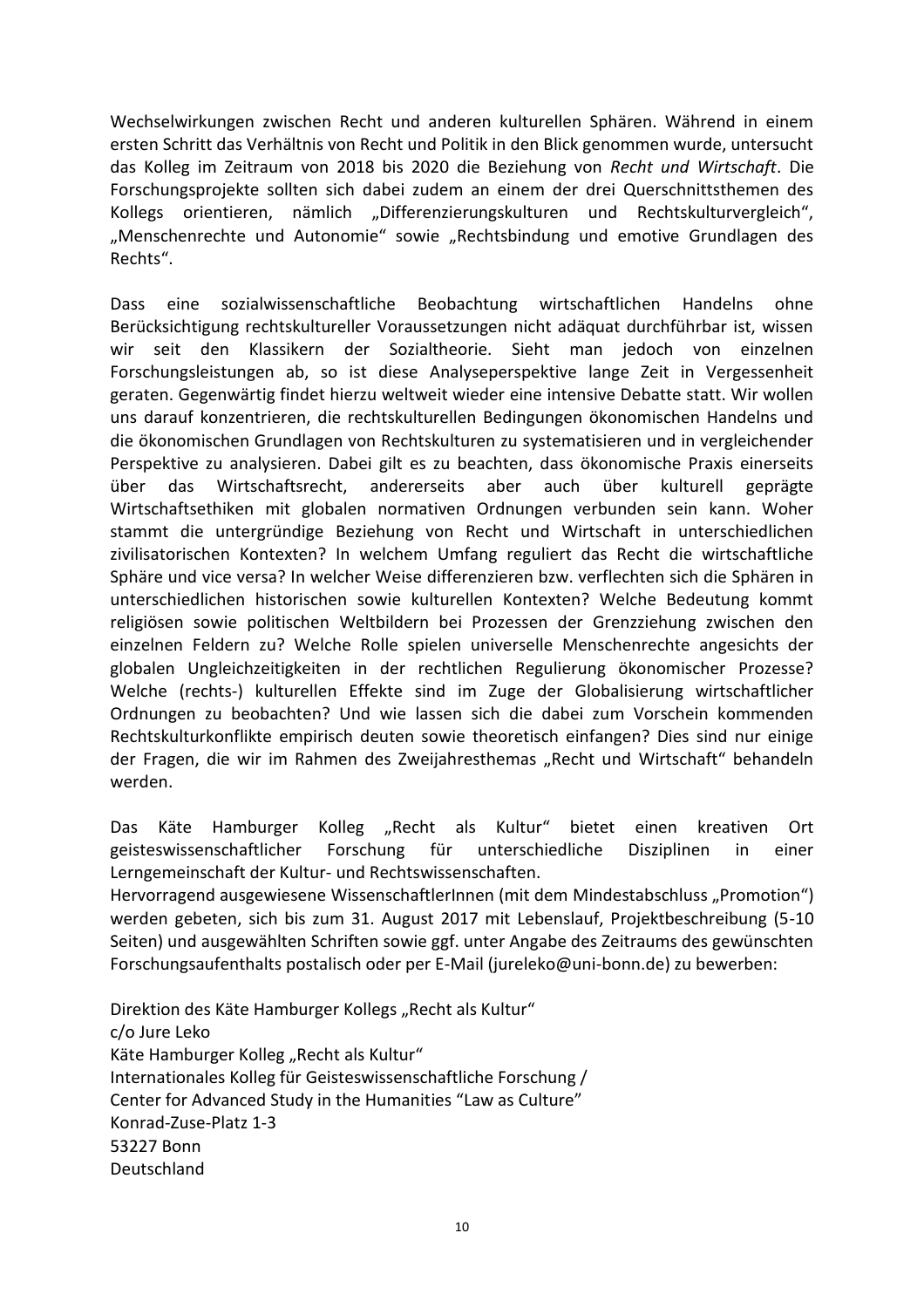#### **\*\*\***

# <span id="page-12-0"></span>**PhD positions at REMEP at MPI Halle - Technicisation of exclusionary practices in the context of migration (Deadline 1. September 2017)**

Die Forschungsgruppe Retaliation, Mediation and Punishment (IMPRS REMEP) am Max-Planck-Institut in Halle schreibt Stellen für DoktorandInnen aus. Kontext der Ausschreibung ist die "Technicisation of exclusionary practices in the context of migration".

Details unter: https://recruitingapp-5034.de.umantis.com/Vacancies/321/Description/1

\_\_\_\_\_\_\_\_\_\_\_

The International Max Planck Research School on Retaliation, Mediation and Punishment (IMPRS REMEP) is announcing PhD positions. This specific cohort shall be working on the "Technicisation of exclusionary practices in the context of migration".

Please find more details here: https://recruitingapp-5034.de.umantis.com/Vacancies/321/Description/1

\*\*\*

# <span id="page-12-1"></span>**One position as Research Fellow (Post-Doc), WZB Berlin Social Science Center, Prof. Dr. Mattias Kumm (Deadline: 12 September 2017)**

The WZB Berlin Social Science Center is offering a position for a **research fellow (post-doc)** at the Center for Global Constitutionalism headed by Professor Dr. Mattias Kumm. The position is to be filled full-time (currently 39 weekly hours), preferably starting on Nov. 1, 2017, for the period of three years. The successful applicant will also be the Managing Editor of Global Constitutionalism, a leading Cambridge University Press Journal in the field.

### **Responsibilities:**

- Research on comparative, European or international constitutional law or the history and theory of constitutionalism within the research program of the Center of Global Constitutionalism.
- Serving as Managing Editor of Global Constitutionalism Human Rights, Democracy and the Rule of Law (CUP), esp. managing the online submission process, corresponding with authors, editors, CUP etc.

### **Requirements:**

- Excellent Doctoral degree preferably in Law, possibly in Political Science or Political Philosophy,
- Background and research orientation in themes related to Global Constitutionalism,
- International research experience,
- Ability to work well independently as well as part of a team,
- Good time- and self-management,
- Structured and analytical work style,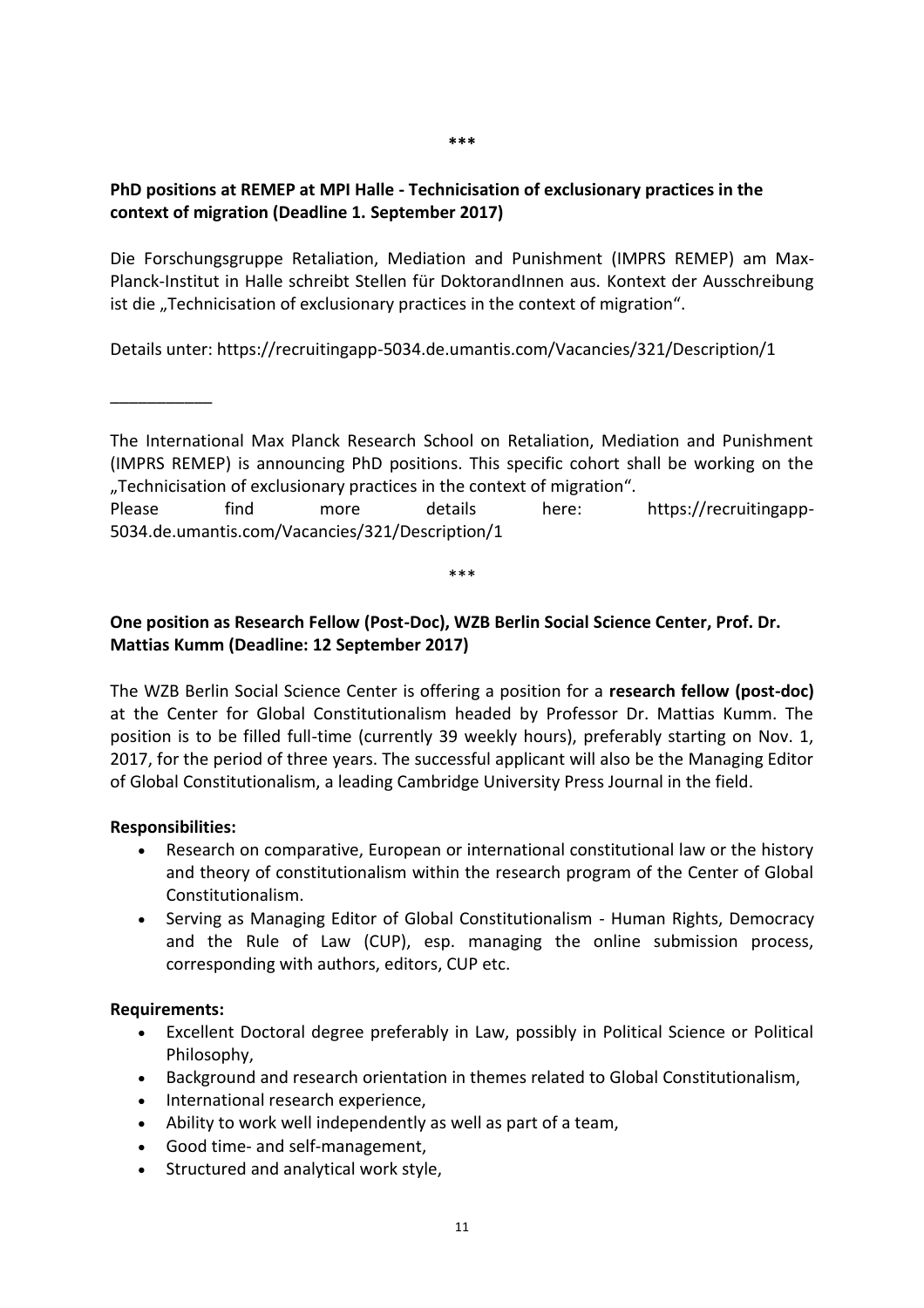Good communication skills.

## **Salary:**

In accordance with German Public Service Collective Agreement Pay Scale we offer pay group up to TVöD EG 14, depending on qualifications, experience and specific allocation of tasks.

Equally well-qualified disabled persons will be given preference. The WZB expressly invites women and people with an immigrant background to apply.

Candidates are kindly requested to submit an application - in English or German - with a cover letter, CV, list of publications, copies of relevant certificates and two letters of recommendation as well as a one- to three-page outline of their research proposals in electronic format (preferably one pdf only, no more than two pdf files!) by **12 September 2017** to:

# **Wissenschaftszentrum Berlin für Sozialforschung gGmbH** Hilde Ottschofski Reichpietschufer 50 10785 Berlin email: ottschofski@wzb.eu

More Information here: http://mobil.jobs.zeit.de/jobs/berlin\_research\_fellow\_postdoc at the center for global constitutionalism 145982.html

\*\*\*

# <span id="page-13-0"></span>**Eine Professur für Seevölkerrecht (W3), Universität Hamburg (Bewerbungsfrist: 14. September 2017)**

In der Fakultät für Rechtswissenschaft ist ab dem 01.10.2018 eine W3 Universitätsprofessur für Seevölkerrecht zu besetzen - Kennziffer 2270/W3

# **Aufgabengebiet:**

Die Stelleninhaberin/Der Stelleninhaber übernimmt die Vertretung des Seevölkerrechts einschließlich seiner Bezüge zum (internationalen) öffentlichen Recht, insbesondere zum (internationalen) Umweltrecht in Forschung und Lehre.

Die Fakultät erwartet, dass die Stelleninhaberin/der Stelleninhaber sich sowohl im öffentlich- rechtlichen Pflichtprogramm als auch in den Schwerpunktbereichen "Maritimes Wirtschaftsrecht" sowie "Umweltrecht" und/oder "Völker- und Europarecht" aktiv engagiert. Darüber hinaus besteht die Möglichkeit zur Beteiligung am strukturierten Graduiertenprogramm der Albrecht Mendelssohn Bartholdy Graduate School of Law.

Der § 12 Absatz 7 Satz 2 Hamburgisches Hochschulgesetz (HmbHG) findet Anwendung.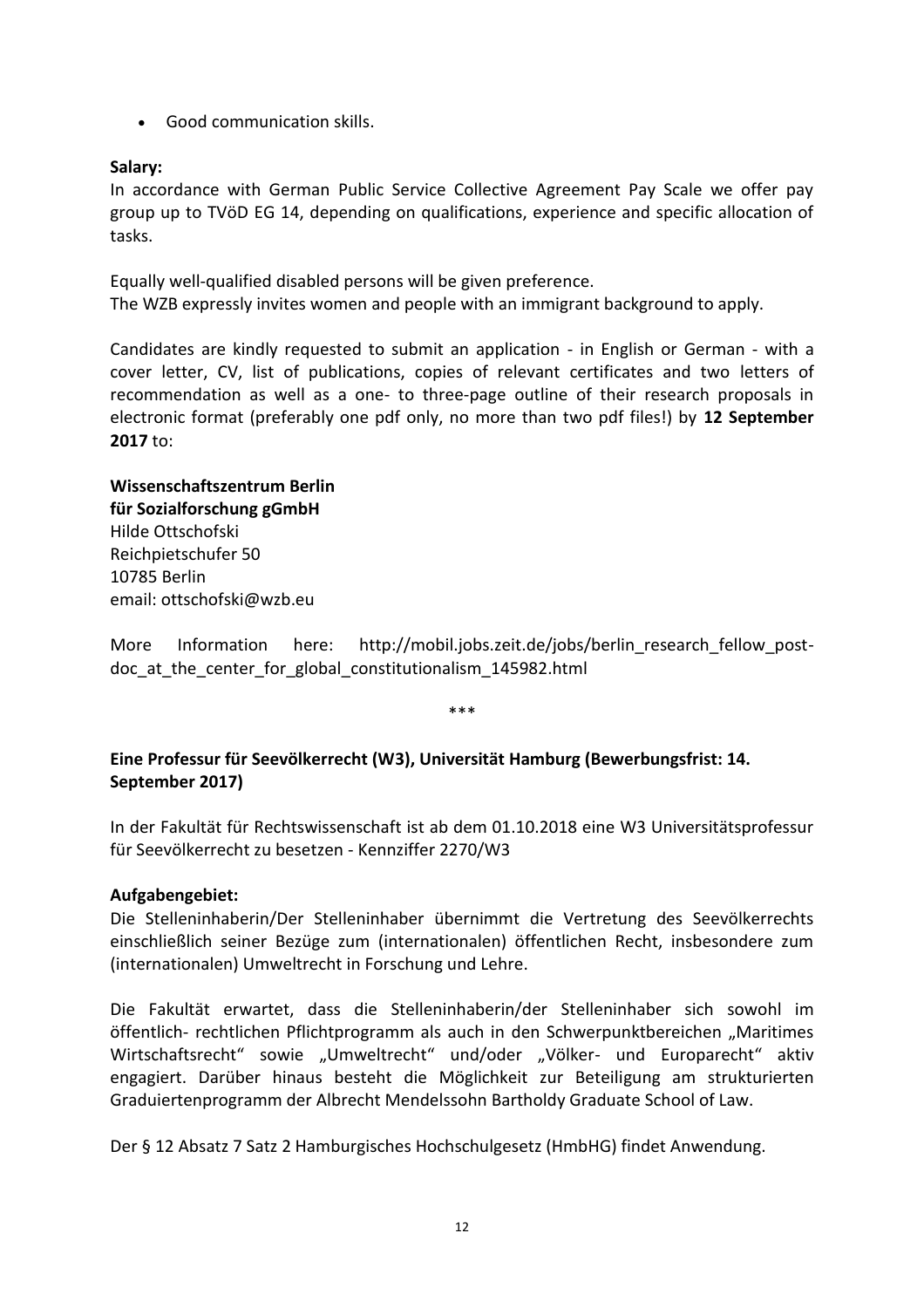#### **Einstellungsvoraussetzungen:**

Wissenschaftliche Qualifikationen sowie weitere Voraussetzungen gemäß § 15 HmbHG.

### **Weitere Kriterien:**

Von den Bewerberinnen und Bewerbern werden internationale wissenschaftliche Erfahrungen sowie Erfahrungen in der Einwerbung und Durchführung von Drittmittelprojekten erwartet. Die Universität Hamburg legt auf die Qualität der Lehre besonderen Wert. Lehrerfahrungen und Vorstellungen zur Lehre sind darzulegen.

Zur Bewertung der Management- und Personalführungskompetenz wird nach den Anhörungen mit einer Auswahl der Kandidatinnen und Kandidaten ein Assessmentcenter-Verfahren durchgeführt.

Die Universität Hamburg will den Anteil von Frauen in Forschung und Lehre erhöhen. Sie ist deshalb an Bewerbungen von qualifizierten Wissenschaftlerinnen besonders interessiert. § 14 Abs. 3 Satz 3 HmbHG findet Anwendung.

Schwerbehinderte und ihnen gleichgestellte behinderte Menschen haben Vorrang vor gesetzlich nicht bevorrechtigten Bewerberinnen und Bewerbern gleicher Eignung, Befähigung und fachlicher Leistung.

Für nähere Auskünfte steht Ihnen Herr Prof. Dr. Markus Kotzur, LL. M. (Duke Univ.) unter 040- 42838-4604 oder markus.kotzur@jura.uni-hamburg.de zur Verfügung.

Bewerbungen mit den üblichen Unterlagen werden unter Angabe der Kennziffer 2270/W3 bis zum14.09.2017. erbeten an den Präsidenten der Universität Hamburg, Stellenausschreibungen, Mittelweg 177, 20148 Hamburg oder vorzugsweise per E-Mail an: Bewerbungen@verw.uni-hamburg.de. Wir bitten Sie mit Ihren Bewerbungsunterlagen ein ausgefülltes Bewerbungsformular einzureichen. Das Formular finden Sie unter folgenden Link: www.uni-hamburg.de/form-prof-rw

Weitere Informationen hier:

https://www.uni-hamburg.de/uhh/stellenangebote/professuren/14-09-17-w3-2270.pdf

\*\*\*

<span id="page-14-0"></span>**Eine Stelle als Wissenschaftliche\*r Mitarbeiter\*in (50%), Rheinische Friedrich-Wilhelms-Universität Bonn, Institut für Öffentliches Recht, Lehrstuhl Prof. Dr. Herdegen (Bewerbungsfrist: 15. September 2017)**

Die Rheinische Friedrich-Wilhelms-Universität Bonn sucht für das Institut für Öffentliches Recht (Lehrstuhl Prof. Herdegen) ab 16. Oktober 2017 befristet auf drei Jahre eine/einen Wissenschaftliche Mitarbeiterin/ Wissenschaftlichen Mitarbeiter (50%) .

Die Tätigkeit beinhaltet eine Lehrverpflichtung im Umfang von 2 Semesterwochenstunden (eine Arbeitsgemeinschaft zzgl. Vorbereitung). Der zu bewältigende Aufgabenbereich besteht in der Unterstützung der am Lehrstuhl verankerten Forschung und Lehre in den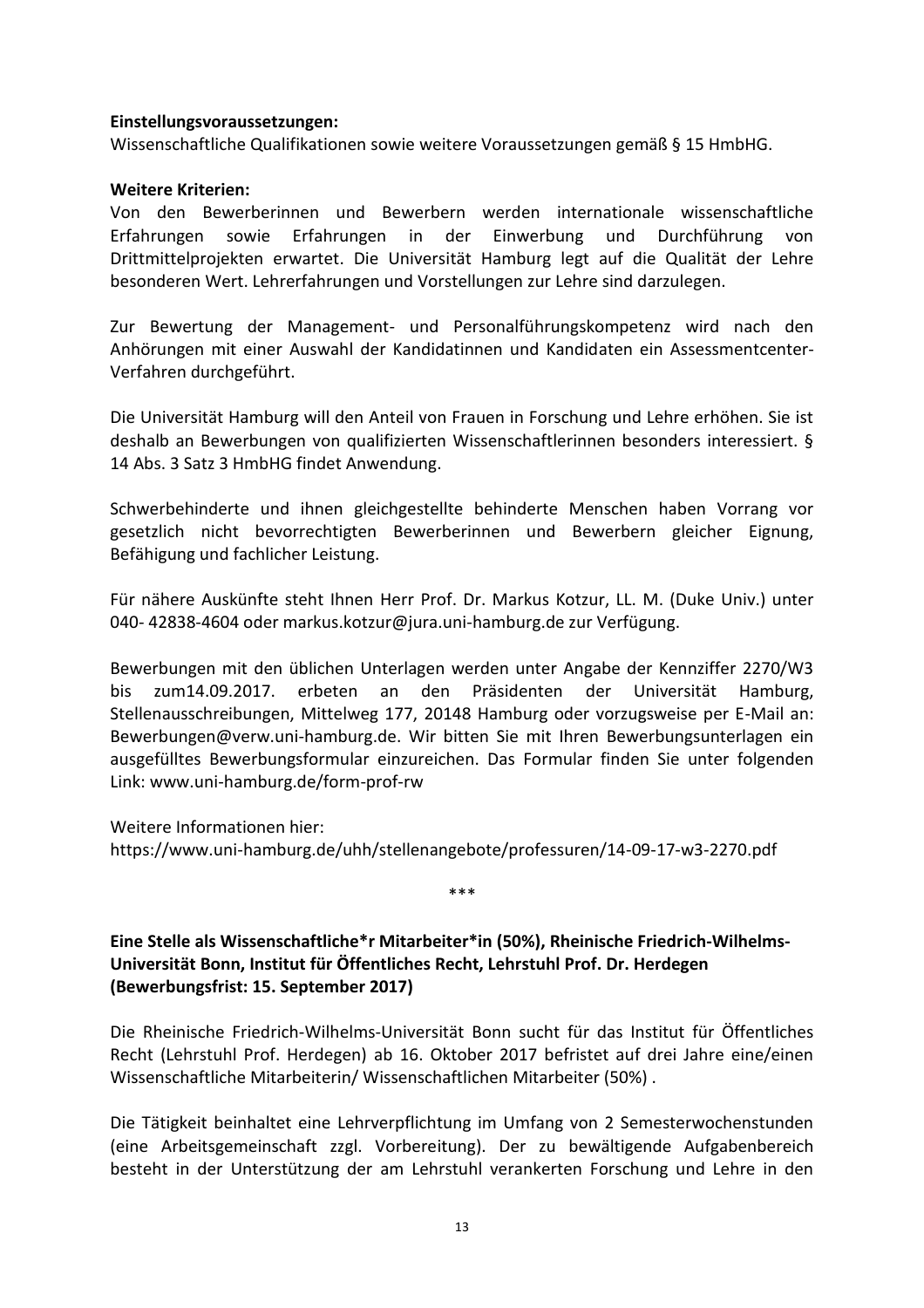Bereichen Staats-, Völker- und Europarecht, internationales Wirtschaftsrecht und internationales Biotechnologierecht.

# **Sie haben:**

- ein mit mindestens vollbefriedigend abgeschlossenes erstes Staatsexamen,
- überdurchschnittliche Kenntnisse und Interesse an den Bereichen Staats-, Völkerund Europarecht sowie Internationales Wirtschaftsrecht,
- sehr gute Englischkenntnisse.

# **Wir bieten:**

eine verantwortungsvolle, vielseitige und selbstständige Tätigkeit, die Ihnen Freiraum für eigenverantwortliches Handeln und die Umsetzung eigener Ideen gibt, die Möglichkeit, ein VRS-Großkunden-Ticket zu erwerben, Entgelt nach Entgeltgruppe TV-L 13.

Die Universität Bonn fördert die Vielfalt ihrer Mitglieder. Sie ist als familiengerechte Hochschule zertifiziert und verfügt über ein Dual Career-Programm. Ihr Ziel ist es den Anteil der Frauen am wissenschaftlichen Personal zu erhöhen und deren Karrieren besonders zu fördern. Sie fordert deshalb einschlägig qualifizierte Frauen nachdrücklich zur Bewerbung auf. Bewerbungen werden in Übereinstimmung mit dem Landesgleichstellungsgesetz behandelt. Ebenfalls ist die Bewerbung geeigneter Menschen mit nachgewiesener Schwerbehinderung und diesen gleichgestellten besonders erwünscht.

Für nähere Auskunft steht Ihnen Herr Alexander Pehl gern per E-Mail (apehl@uni-bonn.de) oder telefonisch (0228-73-9409) zur Verfügung.

Wenn Sie sich für diese Position interessieren, senden Sie bitte Ihre vollständigen und aussagekräftigen Bewerbungsunterlagen (gern auch ohne Foto) unter Angabe der Kennziffer 61-17-3.13 bis zum 15.09.2017 an Herrn Alexander Pehl, Institut für Öffentliches Recht, Adenauerallee 24-42, 53113 Bonn.

Die Bewerbung kann nur auf schriftlichem Weg erfolgen. E-Mail-Bewerbungen können leider nicht berücksichtigt werden. Bewerbungsunterlagen werden nur dann zurückgesandt, wenn ein adressierter und ausreichend frankierter Rückumschlag beigefügt ist.

Mehr Informationen hier:

https://www.uni-bonn.de/die-universitaet/stellenangebote/abt.-3.1/wissenschaftlichemitarbeiterin-wissenschaftlicher-mitarbeiter-im-institut-fuer-oeffentliches-recht-50

\*\*\*

<span id="page-15-0"></span>**Zwei Stellen als Wissenschaftliche\*r Mitarbeiter\*in (50%), Universität Speyer, Lehrstuhl für Verwaltungswissenschaft, Staats-, Verwaltungs- und Europarecht, Prof. Dr. Mario Martini (Bewerbungsfrist: 18. September 2017)**

Am Lehrstuhl für Verwaltungswissenschaft, Staats-, Verwaltungs- und Europarecht (Univ.- Prof. Dr. Mario Martini) sind zum nächstmöglichen Zeitpunkt zwei halbe Stellen eines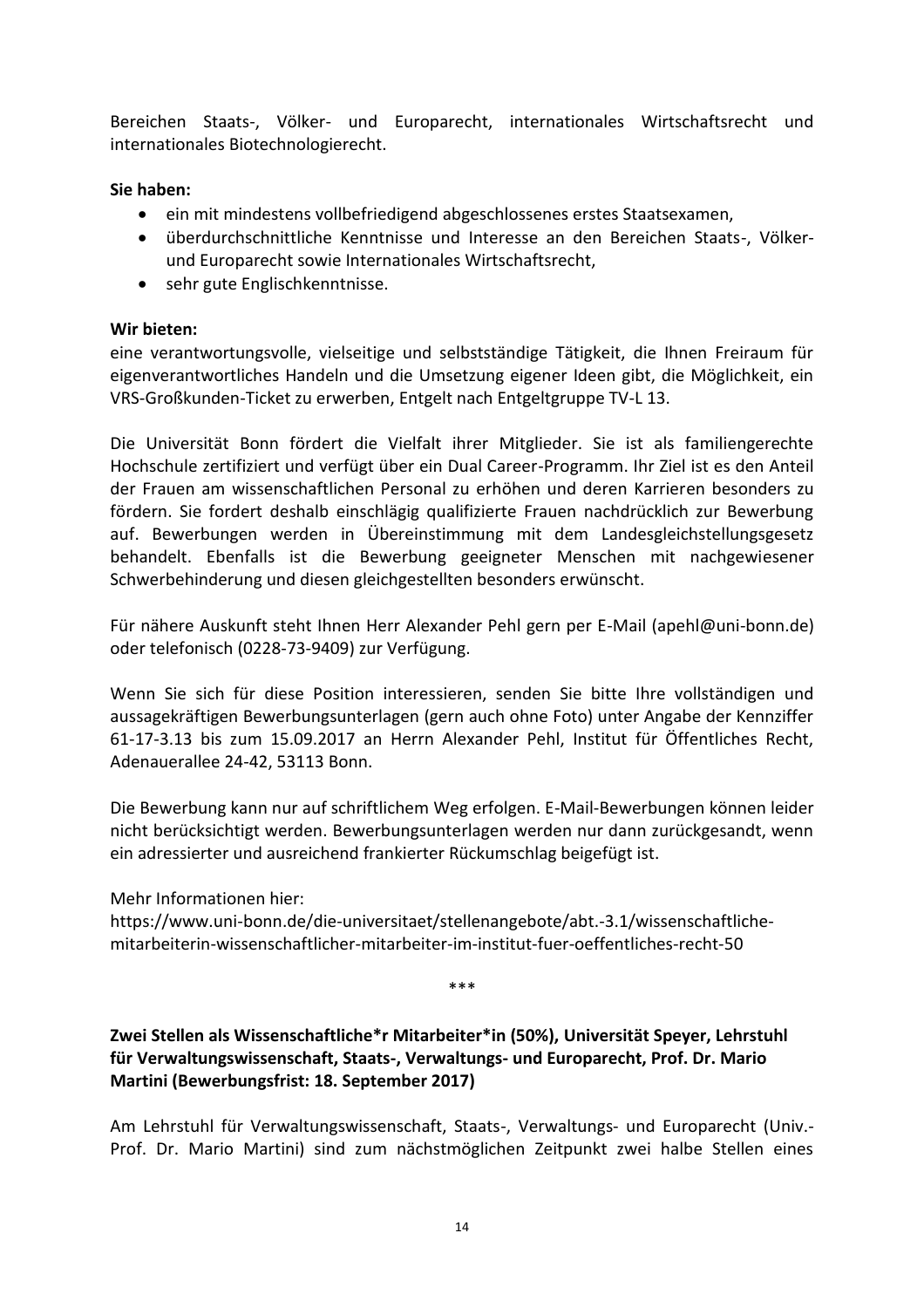wissenschaftlichen Mitarbeiters/einer wissenschaftlichen Mitarbeiterin für zunächst drei Jahre zu besetzen. Die Vergütung erfolgt nach dem Tarif E 13.

# **Aufgaben**:

Der Aufgabenbereich umfasst die Mitarbeit in der Forschung und Lehre im Arbeitsgebiet des Lehrstuhls. Gelegenheit zur Promotion wird ebenso geboten wie (im Rahmen des Möglichen) örtliche Flexibilität.

# **Anforderungen:**

Gesucht werden Kandidaten/Kandidatinnen mit Prädikatsexamen, die ein besonderes Interesse am öffentlichen Recht, idealerweise im Öffentlichen Wirtschaftsrecht und/oder dem Recht der Digitalisierung, mitbringen.

Erwartet wird eine überdurchschnittliche Qualifikation, die vor allem durch das mindestens vollbefriedigende (ggf. in Kürze zu erwartende) Ergebnis der Ersten juristischen Prüfung nachgewiesen werden sollte.

Schwerbehinderte werden bei entsprechender Eignung bevorzugt berücksichtigt. Es wird nur ein Mindestmaß an körperlicher Eignung verlangt.

Die Deutsche Universität für Verwaltungswissenschaften Speyer ist bestrebt, den Anteil der Frauen an den Beschäftigten zu erhöhen. Entsprechend qualifizierte Frauen werden daher besonders gebeten, sich zu bewerben.

Ihre Bewerbung mit den üblichen Unterlagen (Lebenslauf, Motivationsschreiben, Zeugnisse, bitte nur im pdf-Format) richten Sie bitte unter Angabe der Kennziffer 1717 bis zum 18.09.2017 an die Deutsche Universität für Verwaltungswissenschaften Speyer, Freiherrvom-Stein-Str. 2, D-67346 Speyer, (bewerbung@uni-speyer.de). Wir freuen uns auf Ihre aussagekräftige Bewerbung.

Mehr Informationen hier: http://www.uni-speyer.de/de/universitaet//stellenangebote.php#Kennziffer%1717

\*\*\*

# <span id="page-16-0"></span>**Eine Stelle als Doktorand im SYLFF-Mikrokolleg, Prof. Dr. Pierre Thielbörger, International Refugee- and Migration Law (Bewerbungsfrist: 24. September 2017)**

Forced Migration is understood as a cross-border "migratory movement in which an element of coercion exists, including threats to life and livelihood, whether arising from natural or man-made causes" (International Organisation for Migration).

# **Candidates will:**

- analyse the root causes in the home countries;
- focus on the rights of forced migrants and refugees in different legal orders;
- and/or analyse the geographies of movement.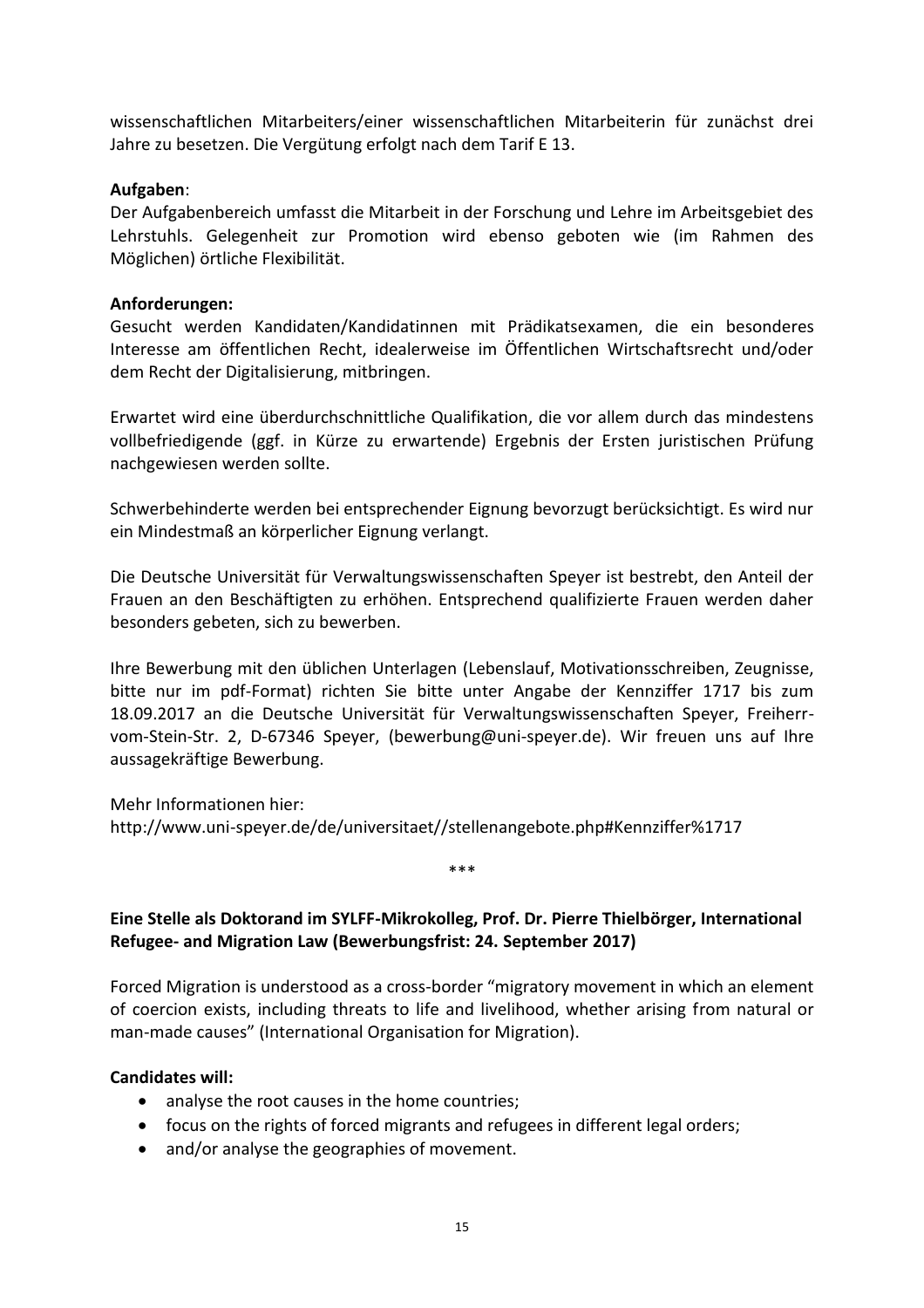**The individual project** will be executed with a professor on one of the following perspectives:

- Foreign Aid and Migration Contact: Prof. Dr. Thomas K. Bauer
- International Refugee- and Migration Law Contact: Prof. Dr. Pierre Thielbörger
- Forced Migration due to the Loss of Land –Changing Global Responsibilities in a Globalized World? Contact: Prof. Dr. Eva Gerharz
- Religious Difference and Forced Migration Contact: PD Dr. Levent Tezcan

# **The Grant**

The Tokio Foundation and RUB Research School invite excellent young researchers with a background in economics, law, political science, sociology or a related subject to apply for one of the four doctoral re- search grants of the Ryoichi Sasakawa Young Leaders Fellowship Fund (SYLFF).

In particular, we are looking for two candidates with a clear commitment towards interdisciplinary cooperation. Successful applicants will be part of a small interdisciplinary graduate school (Mikrokolleg) and work on the overarching topic of Forced Migration.

# **Application Period:**

26 June – 24 September 2017

# **The Task:**

Apply with an individual research project linked to one of the research perspectives of the professors involved

### **The Grant:**

Located at the Ruhr-Universität Bochum, the SYLFF-Mikrokolleg candidates will be granted funding for three years with 1,200  $\epsilon$ /month starting 15 January 2018.

For more information visit this site: http://www.research-school.rub.de/sylff.html

\*\*\*

# <span id="page-17-0"></span>**Eine Stelle als Wissenschaftliche\*r Referent\*in (Postdoc), Arbeitsbereich von Prof. Anne Peters, MPIL Heidelberg (Bewerbungsfrist: 30. September 2017)**

Am Max-Planck-Institut für ausländisches öffentliches Recht und Völkerrecht ist zum nächstmöglichen Zeitpunkt die Stelle einer/eines Wissenschaftlichen Referentin/wissenschaftlichen Referenten (Postdoc) im Arbeitsbereich von Prof. Dr. Anne Peters zu besetzen.

### **Aufgabenbereiche**

Die Arbeitsschwerpunkte der Referentin/des Referenten umfassen eigene Veröffentlichungen und Beiträge zu gemeinsamen Forschungsprojekten im Bereich des Völkerrechts mit besonderem Fokus auf der Geschichte des Völkerrechts, dem globalen Tierrecht, der Global Governance und Global Constitutionalism und/oder dem Status des Einzelnen im Völkerrecht. Eine Lehrtätigkeit an der Juristischen Fakultät der Universität Heidelberg (hauptsächlich auf Deutsch) ist in Absprache mit der Fakultät möglich. Die Stelle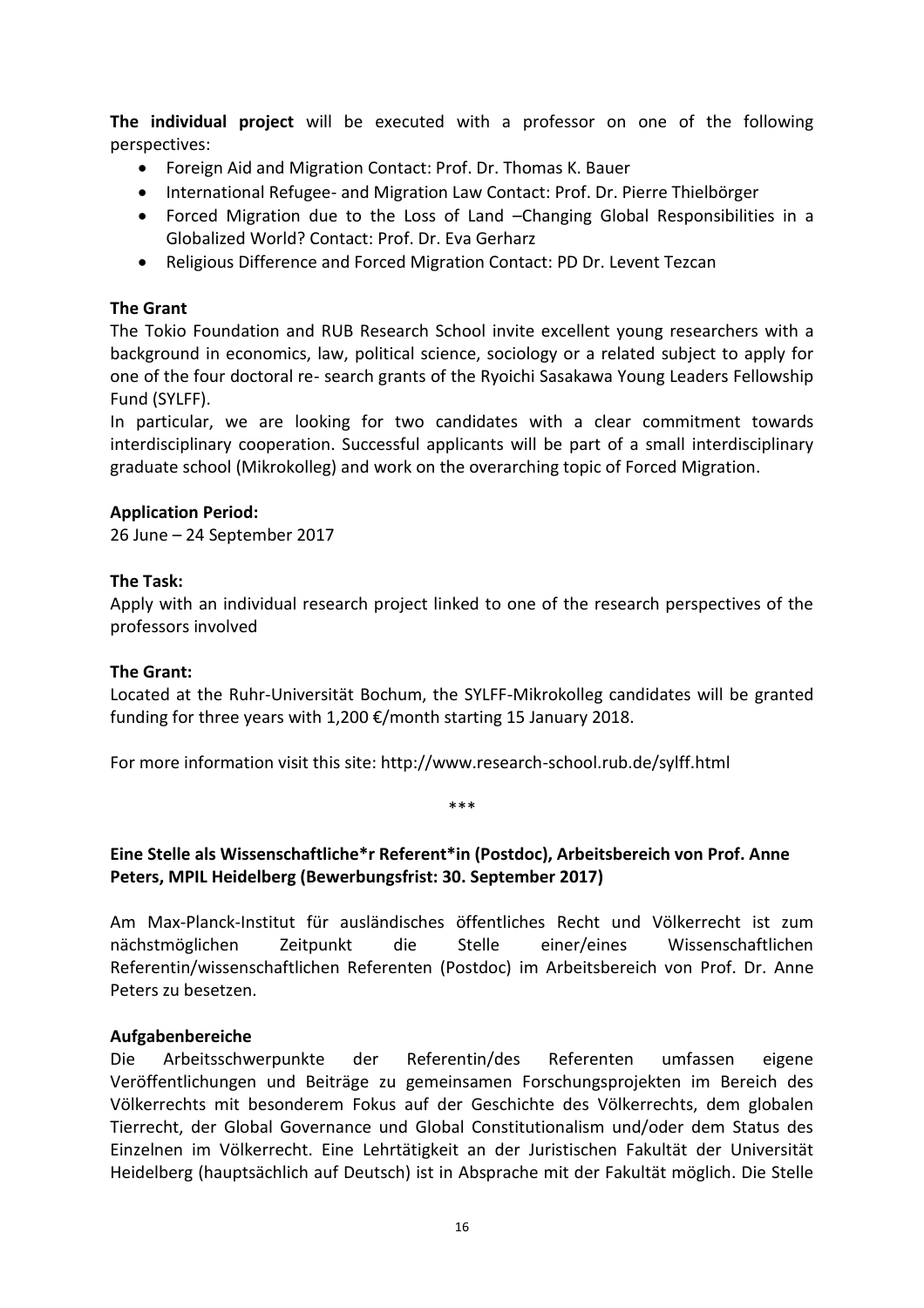richtet sich an Bewerberinnen und Bewerber, die eine wissenschaftliche Qualifikation in Form einer Habilitation oder anderer postdoktoraler Forschungsarbeiten anstreben. Nähere Einzelheiten sind Gegenstand von Vereinbarungen.

### **Arbeitsumfeld**

Wir bieten erstklassige Forschungsbedingungen und eine inspirierende Arbeitsatmosphäre in einem internationalen Team. Englisch und Deutsch sind die Arbeitssprachen am Institut. Publikationen können in beiden Sprachen verfasst werden.

### **Einstellungsvoraussetzungen**

Bewerber bzw. Bewerberinnen müssen die juristische Promotion (PhD oder Dr. iur.) abgeschlossen haben oder sich in der Abschlussphase befinden bzw. über eine gleichwertige wissenschaftliche Qualifikation verfügen. Hervorragende schriftliche und mündliche Englischkenntnisse sind Voraussetzung; sehr gute Deutschkenntnisse sind erwünscht und weitere Sprachkenntnisse (insbesondere Französisch) von Vorteil.

### **Vertragsbedingungen**

Je nach Forschungsvorhaben ist der Arbeitsvertrag in der Regel auf bis zu vier Jahre befristet. Eine Verlängerung ist möglich. Vergütung und Sozialleistungen richten sich nach dem Tarifvertrag für den öffentlichen Dienst (TVöD-Bund).

Die Max-Planck-Gesellschaft hat sich zum Ziel gesetzt, die Gleichstellung von Frauen und Männern zu fördern und mehr schwerbehinderte Menschen zu beschäftigen. Sie begrüßt es, wenn sich Frauen und Menschen mit Schwerbehinderung durch diese Stellenausschreibung besonders angesprochen fühlen.

### **Bewerbungsmodalitäten**

Bitte richten Sie Ihre Bewerbung bis zum 30. September 2017 unter Angabe der Kennziffer 201708-02 ausschließlich elektronisch als PDF-Dokument an Anette Kreutzfeld, Persönliche Assistentin von Prof. Dr. Anne Peters: apeters-office@mpil.de. Ihrer Bewerbung fügen Sie bitte die folgenden Unterlagen bei: Anschreiben, Lebenslauf, Kopie der akademischen Zeugnisse, ein Empfehlungsschreiben, ein bis zwei eigene wissenschaftliche Texte, z.B. ein Kapitel Ihrer Dissertation oder einen Aufsatz in einer wissenschaftlichen Zeitschrift (Gesamtlänge nicht mehr als ca. 50 Seiten).

Mehr Informationen hier: https://www.mpg.de/11429138/peterspostdoc201702

\*\*\*

<span id="page-18-0"></span>**Eine Stelle als Wissenschaftliche\*r Mitarbeiter\*in (50%), Universität Leipzig, Professur für Strafrecht, Strafprozessrecht, Internationales Strafrecht, Strafrechtsvergleichung und Rechtsphilosophie (Bewerbungsfrist: 23. Oktober 2017)**

An der Juristenfakultät / Professur für Strafrecht, Strafprozessrecht, Internationales Strafrecht, Strafrechtsvergleichung und Rechtsphilosophie ist zum nächstmöglichen Zeitpunkt folgende Stelle zu besetzen: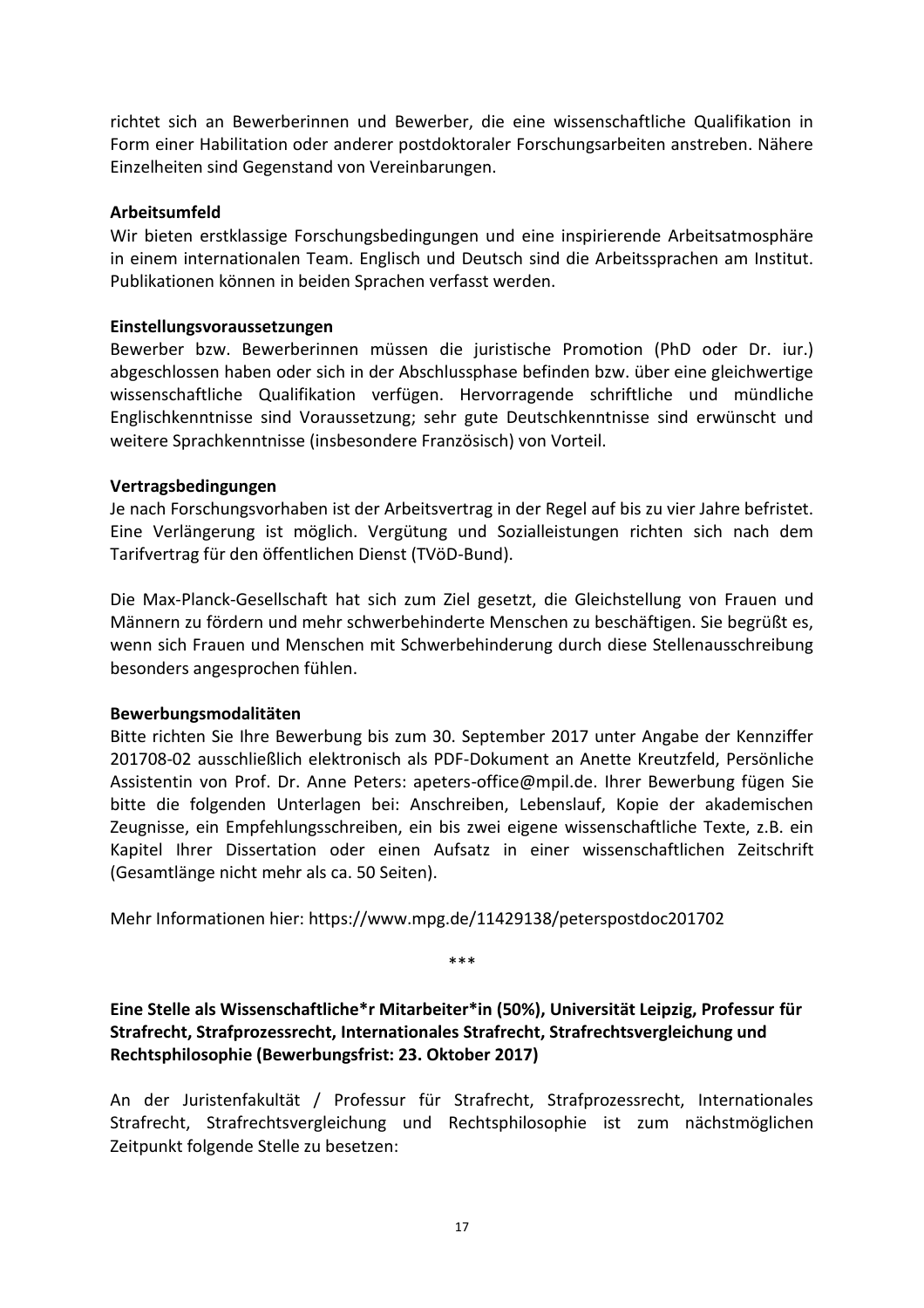# **Wissenschaftliche/-r Mitarbeiter/-in**

(50% einer Vollbeschäftigung, befristet) vorgesehene Vergütung: Entgeltgruppe 13 TV-L

# **Aufgaben:**

- Unterstützung der Professorin in Forschung und Lehre in den zugeordneten Lehrgebieten
- eigene Lehrverpflichtung
- eigene wissenschaftliche Weiterqualifikation, insbesondere Promotion

# **Voraussetzungen:**

- Erste Juristische Prüfung bzw. Erstes Juristisches Staatsexamen mindestens mit der Note "vollbefriedigend"
- vertiefte Kenntnisse im Strafrecht, möglichst nachgewiesen durch den überdurchschnittlichen Abschluss eines entsprechenden Schwerpunktstudiums
- Kenntnisse bzw. Interesse am Internationalen Strafrecht (u.a. im Völkerstrafrecht, Europäischen Strafrecht) und/oder in der Rechtsphilosophie
- gute Fremdsprachenkenntnisse (insbesondere Englisch) sind erwünscht

# **Bewerbungen mit den üblichen Unterlagen werden unter Angabe der Verfahrenskennziffer 197/2017 bis 23. Oktober 2017 erbeten an:**

Universität Leipzig Juristenfakultät Herrn Dekan Prof. Dr. Tim Drygala Burgstr. 27 04109 Leipzig oder E-Mail (möglichst in einer PDF-Datei)

Eine Bewerbung per E-Mail ist jedoch datenschutzrechtlich bedenklich. Der/Die Versender/ in trägt dafür die volle Verantwortung.

Schwerbehinderte werden zur Bewerbung aufgefordert und bei gleicher Eignung bevorzugt berücksichtigt.

Weitere Informationen hier: http://www.uni-leipzig.de/universitaet/stellen-undausbildung/stellenausschreibungen/wissenschaftliches-personal.html#c191143

\*\*\*

# <span id="page-19-0"></span>**Zwei Stellen als Wissenschaftliche\*r Mitarbeiter\*in (50%), Universität Trier, Lehrstuhl für Öffentliches Recht, Prof. Dr. von Antje Ungern-Sternberg (keine Bewerbungsfrist)**

Am Lehrstuhl für Öffentliches Recht von Prof. Dr. Antje von Ungern-Sternberg sind derzeit zwei Stellen einer wissenschaftlichen Mitarbeiterin/eines wissenschaftlichen Mitarbeiters (Entgeltgruppe 13 TV-L zu je 50 %) befristet für die Dauer von zwei Jahren zu besetzen. Forschungsschwerpunkte des Lehrstuhls sind das deutsche und ausländische öffentliches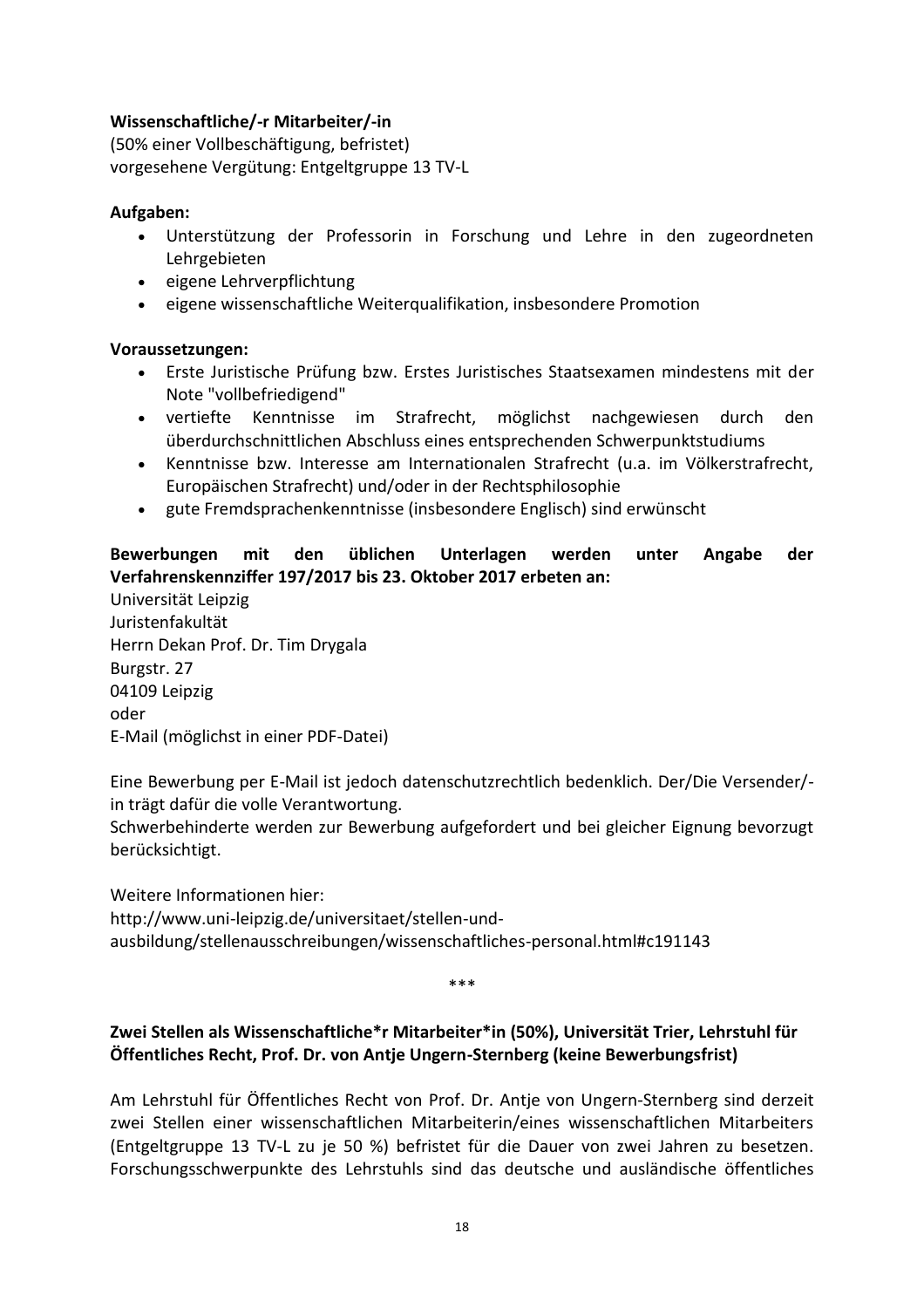Recht, das Staatskirchenrecht, das Völkerrecht sowie rechtliche Herausforderungen der Digitalisierung.

# **Aufgaben und Perspektiven:**

- Unterstützung der Professur in Forschung und Lehre
- Eigene Lehrtätigkeit
- Möglichkeit zur Promotion

# **Anforderungsprofil:**

- Erstes (ggf. auch Zweites) juristisches Staatsexamen mit überdurchschnittlicher Note
- Interesse an den Forschungsschwerpunkten des Lehrstuhls
- Gute Fremdsprachenkenntnisse in Englisch und idealerweise auch in Französisch

Schwerbehinderte werden bei entsprechender Eignung bevorzugt eingestellt. Die Universität Trier ist bestrebt, die Zahl ihrer Wissenschaftlerinnen zu erhöhen und fordert diese nachdrücklich zu einer Bewerbung auf.

Bitte senden Sie Ihre Bewerbung mit den üblichen Unterlagen (Bewerbungsschreiben, Lebenslauf, unbeglaubigte Zeugniskopien) per Email an: hermanns@uni-trier.de

Mehr Informationen hier: http://www.juwiss.de/wp-content/uploads/2017/07/Ausschreibung-Trier.pdf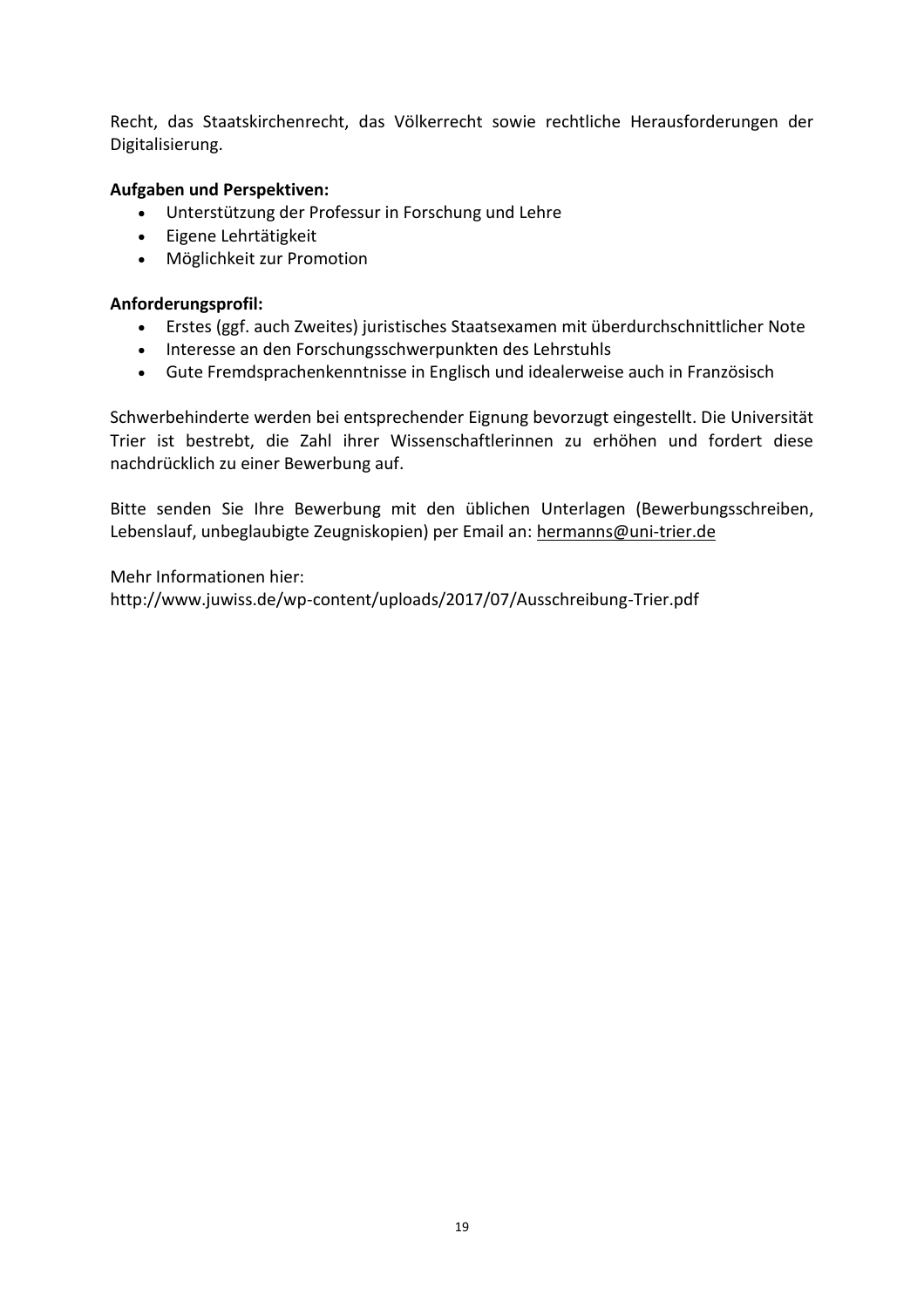# **Call for Papers**

<span id="page-21-1"></span><span id="page-21-0"></span>**Role of Human Rights Research: Current Challenges and Future Opportunities, University of Padova Human Rights Centre, 27-28 November 2017, Padova (Deadline: 21 September 2017)**

International Conference, November 27-28 2017, Padova, Italy.

The University of Padova Human Rights Centre, in the framework of the activities of the International Joint Ph.D. Programme 'Human Rights, Society, and Multi-level Governance', organises an **International Conference on the 'Role of Human Rights Research: Current Challenges and Future Opportunities**'. The Conference will take place on 27th and 28th November 2017.

The event aims primarily at delving into the various facets of the broader debate on the potential and limits of current and future human rights research from different disciplinary perspectives, and at providing an original contribution to discuss and improve the policyand action-oriented effectiveness of human rights research.

A **call for papers is open until 21 September 2017** to human rights scholars and researchers as well as to Ph.D candidates.

The Conference is organised in collaboration with: **UNESCO Chair 'Human Rights Democracy and Peace',** University of Padova; **Human Rights Consortium**, University of London; **School of Global Studies**, University of Gothenburg; **European Training Centre for Human Rights and Democracy** and **UNESCO Chair in Human Rights and Human Security**, University of Graz; **UNESCO Chair 'Woman and her rights'**, Ibn -Tofail University, Kenitra; and **Institut des Droits de l'Homme**, Lyon Catholic University. Each of these institutes cooperate in the organisation and management of one of the conference's research panels.

All the information about the call for papers, the themes of the research panels and the conference organisation are available at: http://bit.ly/HRResearchConference2017

The new issue of Peace Human Rights Governance (PHRG) is out: http://phrg.padovauniversitypress.it/issue/1/2

\*\*\*

<span id="page-21-2"></span>**Workshop Call for engaged Listeners: Max Planck Trialog on the Law of Peace and War: Vol. III: Reparations for Victims of Armed Conflict, 10-11 November 2017, Berlin, MPIL, (Deadline 15 October 2017)**

Workshop Call for engaged Listeners Deadline: 15 October 2017 Event dates: 10-11 November 2017, in Berlin

The MPIL announces the third workshop of the Max Planck Trialogues on the Law of Peace and War, which will deal with the law on reparations for victims of armed conflict. Awarding reparations is an important cornerstone of addressing past injustices. With a multitude of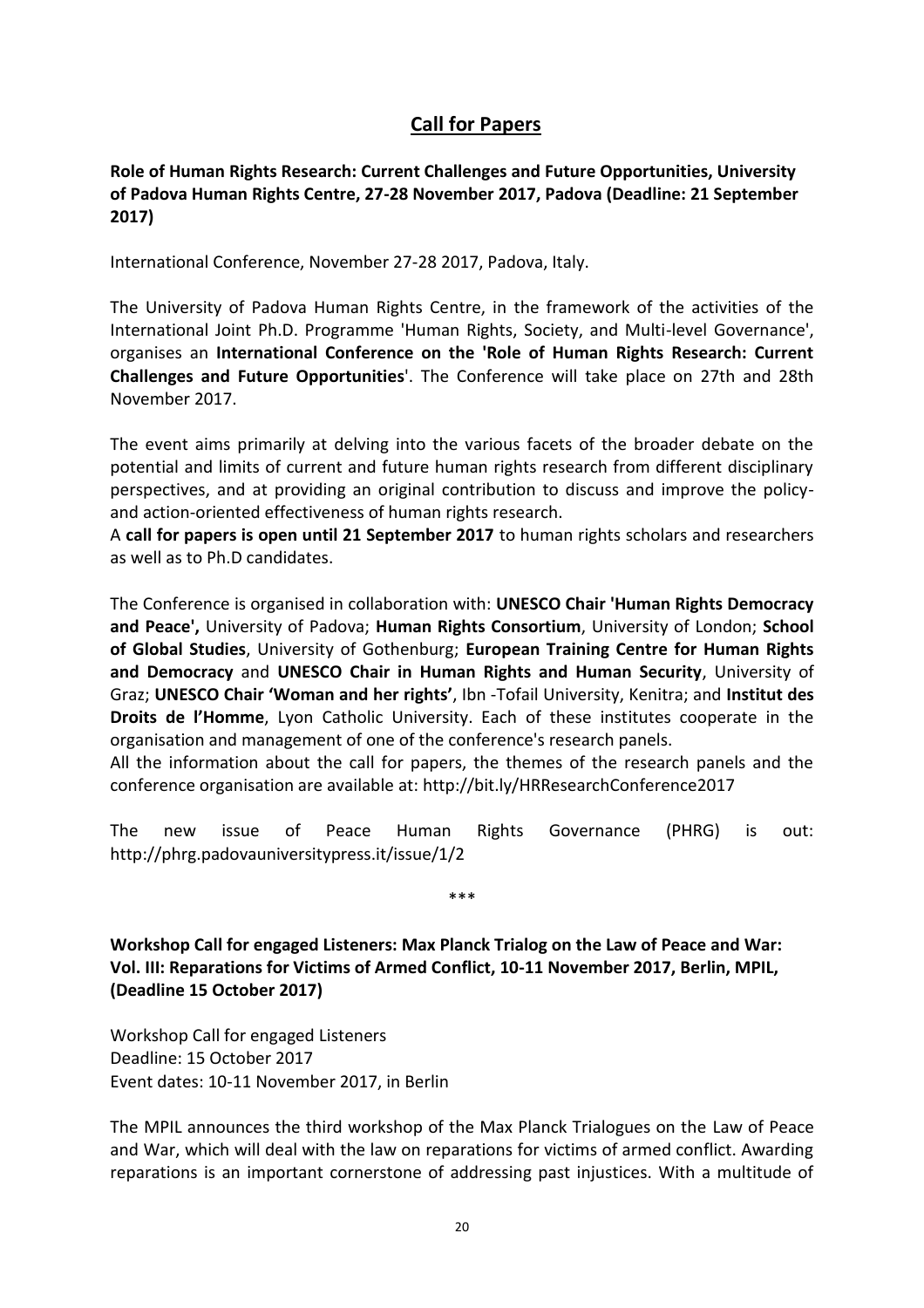bodies, be it international tribunals, domestic administrative or judicial bodies or truth commissions, involved in the process of awarding reparations, the legal landscape is utmost complex. What is the precise content of the obligations under international law, who is the owner of the right and who is obliged to satisfy claims for reparations? Which bodies and which mechanisms have proven successful for awarding reparations and what are the pitfalls? How can special vulnerabilities be addressed, for example in relation to victims of gender-related crimes? These and other questions will be tackled by the three authors of the Trialogue and further invited experts.

The three authors of the book who will present their draft chapters are: Cristian Correa (International Center for Transitional Justice, USA); Shuichi Furuya (Waseda University, Japan); Clara Sandoval (University of Essex, UK).

The following commentators have confirmed their participation in the workshop: Ruben Carranza (International Center for Transitional Justice); Carla Ferstman (REDRESS); Larissa van den Herik (Leiden University); Mojtaba Kazazi (former Executive head of the United Nations Compensation Commission); Inger Österdahl (Uppsala University); Christoph Sperfeldt (Australian National University); Sir Michael Wood (International Law Commission).

Dates: 10 November 2017 (1.30p.m.) – 11 November 2017 (1p.m.) Venue: Harnack-Haus (Conference Venue of the Max Planck Society), Ihnestr. 16-20, 14195 Berlin

If you are interested in participating in the audience (not as a speaker), and thus contribute to the discussions, send an application with a CV including a list of relevant publications (if applicable) to Dr. Christian Marxsen (marxsen@mpil.de).

The deadline for applications as engaged listeners is 15 October 2017. Participation is free of charge, but at your own expense; the Max Planck Institute cannot contribute to your travel and accommodation costs. We have reserved a contingent of rooms at the conference venue (Harnack Haus). If you are interested in booking an accommodation (76,10 EUR/night), please indicate in your application.

Anne Peters and Christian Marxsen

More Information here: http://www.mpil.de/files/pdf5/Call for engaged Listeners16.pdf